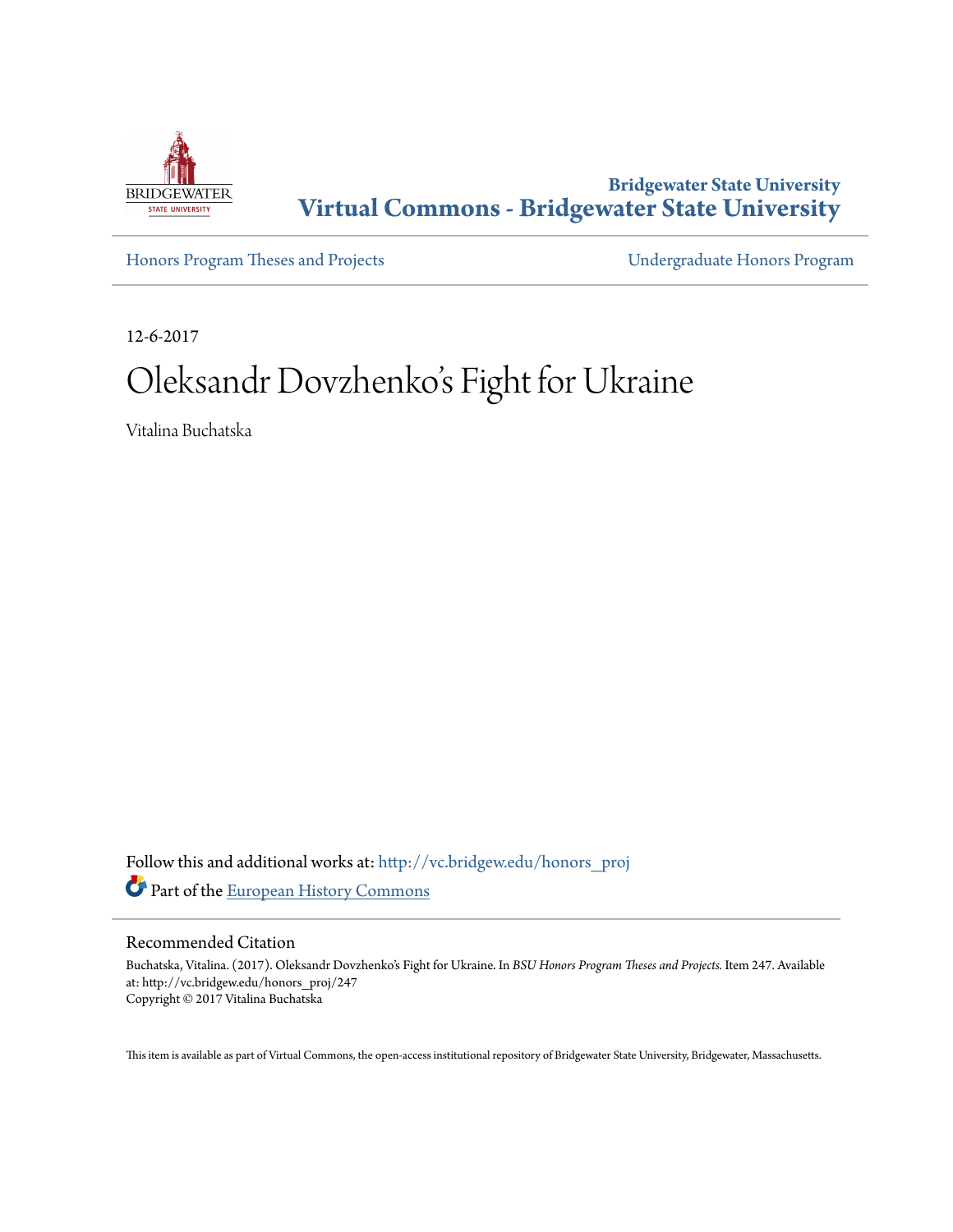Oleksandr Dovzhenko's Fight for Ukraine

Vitalina Buchatska

Submitted in Partial Completion of the Requirements for Departmental Honors in History

Bridgewater State University

December 6, 2017

Dr. Kathryn Evans, Thesis Director Dr. Leonid Heretz, Committee Member Dr. Ann Brunjes, Committee Member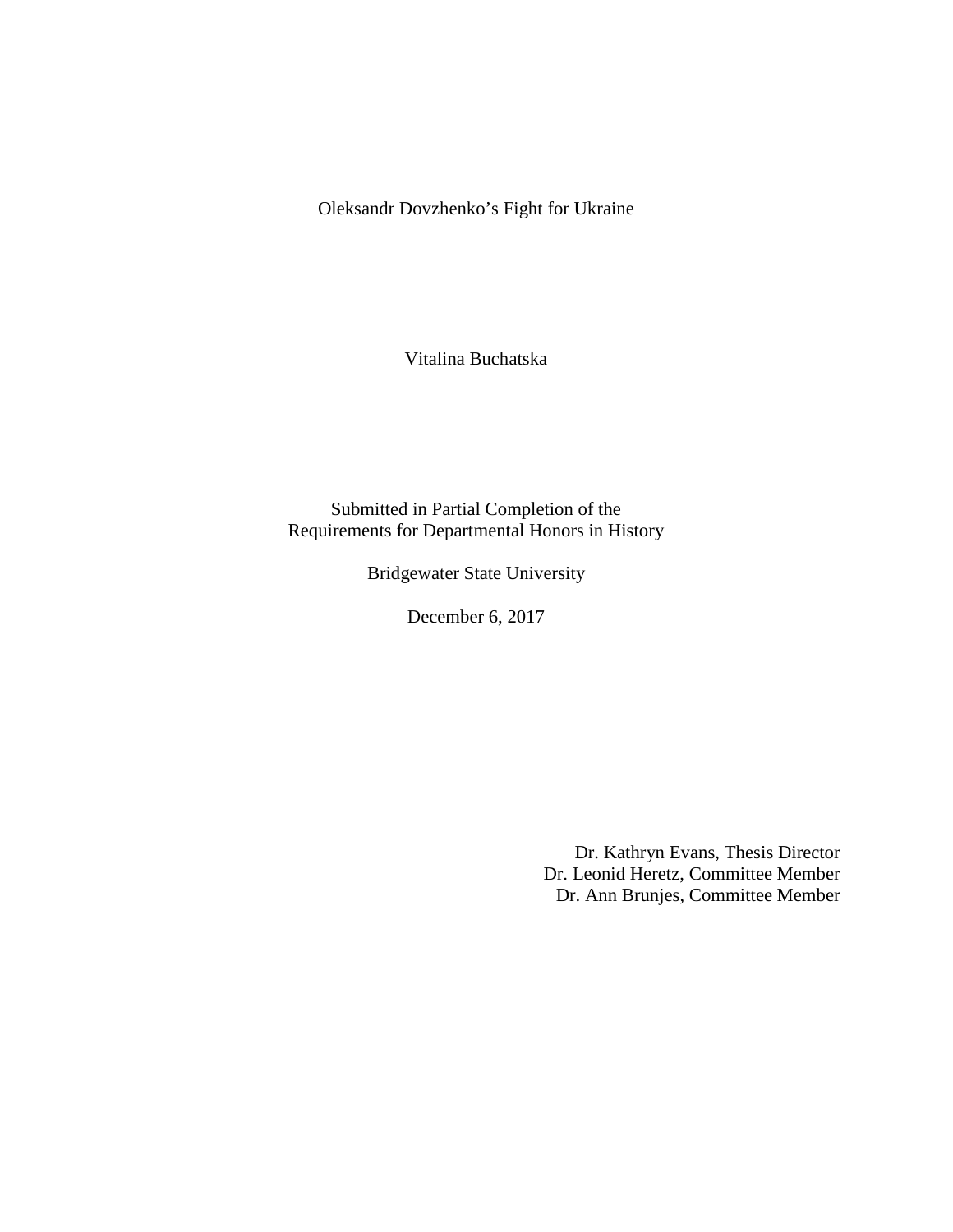## **1. BIOGRAPHY**

*The information in this biography is from the book* The Life of Oleksandr Dovzhenko *by Ivan Semenchuk. The photograph is from the* Internet Encyclopedia of Ukraine *(downloaded on 12/07/2017 from www.tinyurl.com/y8uk4ze9).*



Oleksandr Dovzhenko was a Ukrainian Soviet writer, cinematographer, screenwriter, and painter who is considered to be one of the best film directors of Slavic cinematography.

Oleksandr Petrovych Dovzhenko was born in Viunyshche, a part of the town Sosnytsia in Chernihiv oblast, Ukraine, on September 10<sup>th</sup>, 1894. He was born to a poor family and had thirteen sisters and brothers, who almost all died very young; only Dovzhenko and his sister Polina grew to adulthood. Dovzhenko's parents did not have any formal education; his father,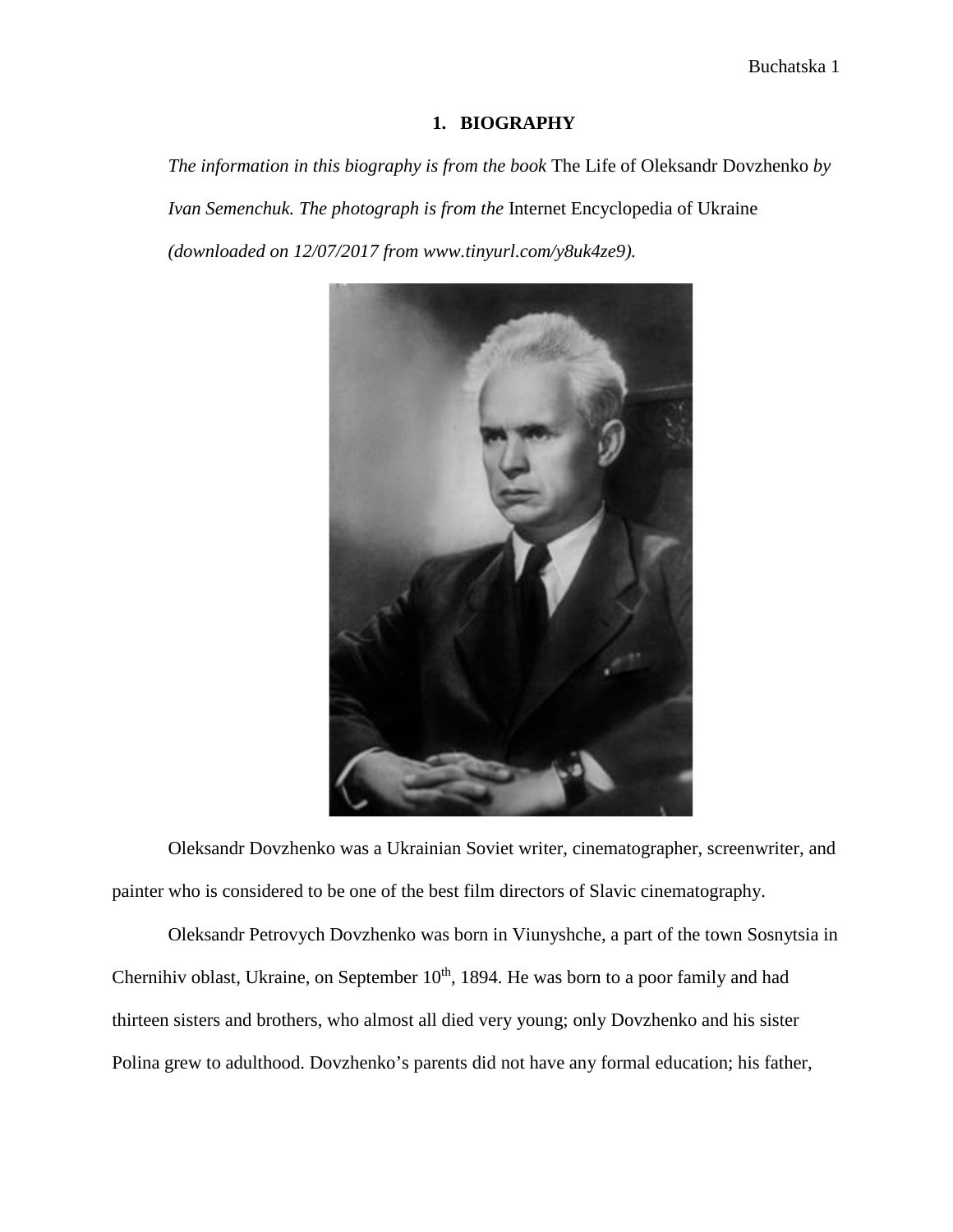Petro, was of Ukrainian  $\cos(\lambda)$  descent and worked as a farmer, fisherman, resin worker, and conveyor of goods on  $Desna<sup>2</sup>$  $Desna<sup>2</sup>$  $Desna<sup>2</sup>$ , and his mother, Odarka, was a housewife, and had a very nice musical voice and ear known to her family and neighbors.

Dovzhenko's father labored to provide his son with formal education. In school, Dovzhenko was a smart and creative student. Since childhood he had a strong imagination, and confessed that he sometimes confused the events in reality and his dreams. In 1907, he was admitted to the college in the town of Sosnytsia, where he recited his favorite poets, directed plays, sang songs, and mastered the violin. When Dovzhenko was sixteen, he was admitted to the Hlukhiv Pedagogical Institute (now named after him) where he studied hard to try to get a scholarship to cover tuition expenses. He never received the scholarship, but his father longed for his son to continue studying, so he sold a parcel of his land to give him this opportunity. Dovzhenko enjoyed studying, but during his early years, students were prohibited from reading and talking in Ukrainian, so he often remembered how they had to gather secretly to read and discuss the works of the great Ukrainian authors such as Taras Shevchenko, Lesya Ukrainka, and Marko Vovchok (21).

In 1914, the same year that World War I started, Dovzhenko graduated from the Hlukhiv Institute. He could not be accepted into the army because he was diagnosed with a heart disease, so instead, a nineteen-year-old boy became a teacher in the college in Zhytomyr. There he met his first wife, Varvara, who first heard about "freedom," "equality," and "brotherhood" from her husband<sup>[3](#page-3-2)</sup> (23). While his wife stayed in Zhytomyr, Dovzhenko desperately longed to study in Kiev, and although due to the health issues it took him longer than planned, he became a teacher

 $\overline{a}$ 

<span id="page-3-0"></span><sup>&</sup>lt;sup>1</sup> Democratic, self-governing male communities that were located predominantly in Ukraine.

<span id="page-3-1"></span><sup>&</sup>lt;sup>2</sup> A river in Ukraine and Russia.

<span id="page-3-2"></span><sup>&</sup>lt;sup>3</sup> Dovzhenko and Varvara lived in a common-law marriage for about four years.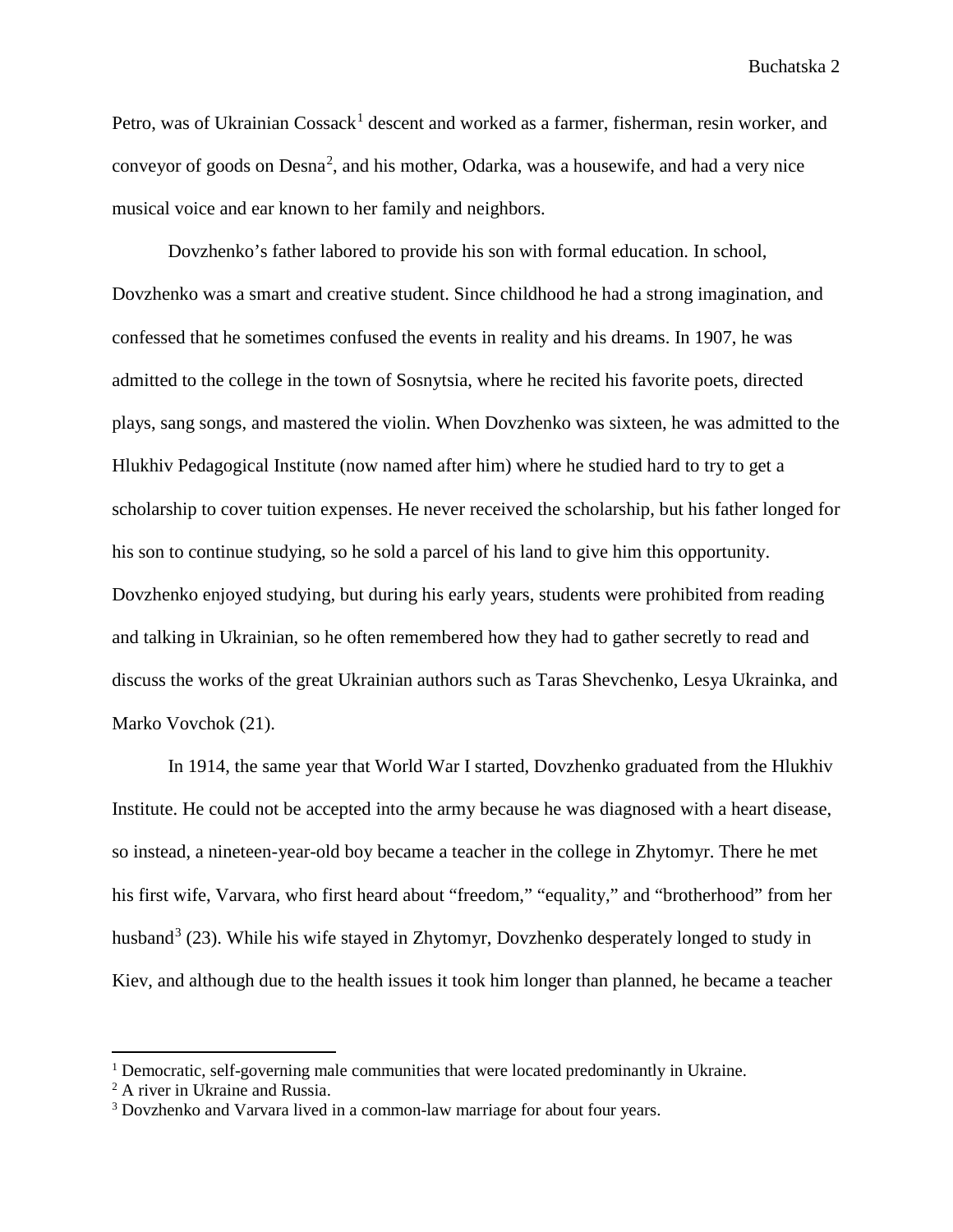in Kiev the same year. Their long-distance relationships did not last for long. Unbeknownst to Dovzhenko, Varvara had left the country with another man.

Meanwhile, Dovzhenko was focusing on his teaching career. On November 15<sup>th</sup>, 1918 Dovzhenko and his students organized a protest against the drafting of students into the army. In response to their protest, they drew fire from the militia, and as a result, eight students died and many were wounded. No student revealed the name of the organizer – Dovzhenko – but they all understood what the price of their convictions.

During 1918-1920, Dovzhenko was the member of Borotbists party<sup>[4](#page-4-0)</sup>, which he later confessed to be a mistake. In June 1920, he became the Secretary of State for Education in Kyiv Province and at the same time served as Commissioner of the Taras Shevchenko Ukrainian Drama Theater. In 1921, he accepted the position of USSR Assistant Ambassador for Poland, and in 1922 he became Assistant Ambassador for Berlin. Meanwhile, Dovzhenko found out that his beloved Varvara had moved to Prague with another man and, sick, was fighting between life and death. Dovzhenko visited her in Prague, and learnt that she had been falsely notified of his death, which prompted her to move to Prague. She still loved Dovzhenko, so he forgave her and they officially got married in 1923 and moved to Berlin.

During 1922 and 1923, Dovzhenko studied art and started painting. At the same time, the anti-Soviet campaign became stronger in Berlin, so he had to leave the country. Nevertheless, after his return to Ukraine, Dovzhenko decided to change his profession from a diplomat to an artist, because of his longing for creativity. He painted caricatures, many of which were published in a variety of magazines and books.

 $\overline{a}$ 

<span id="page-4-0"></span><sup>4</sup> Borotbist from Ukrainian "fighter." A left-nationalist Ukrainian communist party.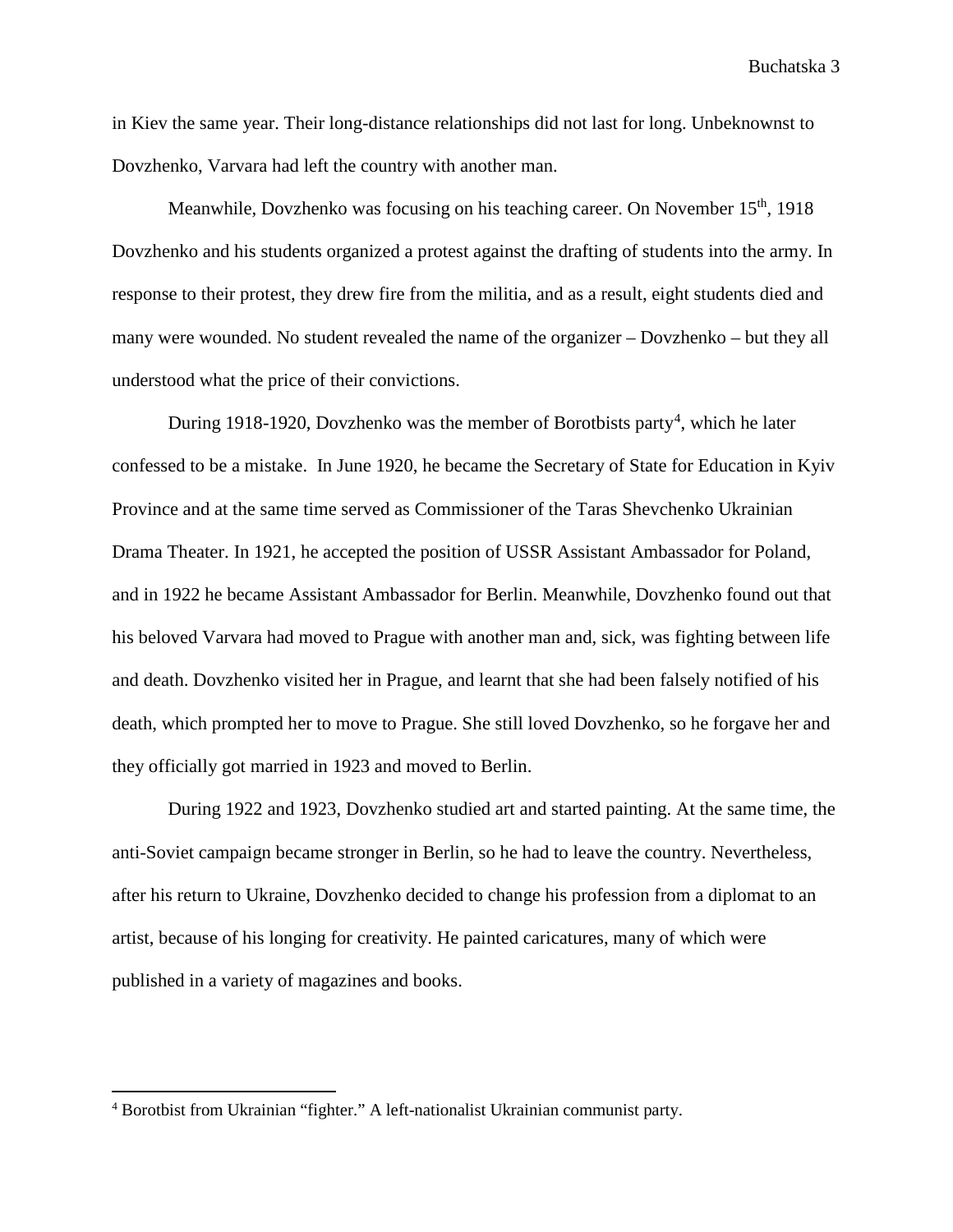In 1924, Dovzhenko started writing scripts, and the first ones he wrote for children. There was a lack of scripts for children, so he endeavored to create something new. In 1926, a turning point happened in Dovzhenko's life when he moved to Odessa and found himself directing films. There he finally found a vocation that he would endeavor to do for the rest of his life. Dovzhenko understood that cinematography would be his life's work after he wrote his first script *Vasya-Reformer*, a comedy about a witty and creative student, Vasya, whose life is full of adventures. Dovzhenko loved the genre of comedy and was striving to create a successful one. His other attempts in this genre were *The Strawberry of Love* and *Barber Jean Kovbasyuk,* for which he was criticized by the Head of the Odessa Film Factory, Pavlo Nechesa.

In 1927, a script written by the authors Mike Johansen and Yuriy Tyutyunnyk *Zvenygora* was under review at the film factory where Dovzhenko worked. Although most of the board members voted against the script, Dovzhenko decided to film it. However, he changed the plot and made an entirely new script. The result was rewarding – the film was praised by many critics, and in 1928 one of the most successful Ukrainian actresses, Yulia Solntseva, became interested in the film and its author. There was an immediate connection between Dovzhenko and Solntseva that they could not explain, and Dovhenko's wife, Varbara, understood that her husband had fallen in love with another woman. Varvara confessed she was not the "friend for life, an inspirational woman" (69) that Dovzhenko needed, but she wanted him to be happy, so she left the city to free Dovzhenko from any obligations. Despite Dovzhenko's attempts to return to his wife, they separated for the last and final time.

Dovzhenko continued creating scripts and movies and in 1928, *Zvenygora*, a movie about the mobilization and construction of economic life in Ukraine, was launched in all theatres in Ukraine and in some exhibits in Prague and the Netherlands. Meanwhile, he started working on,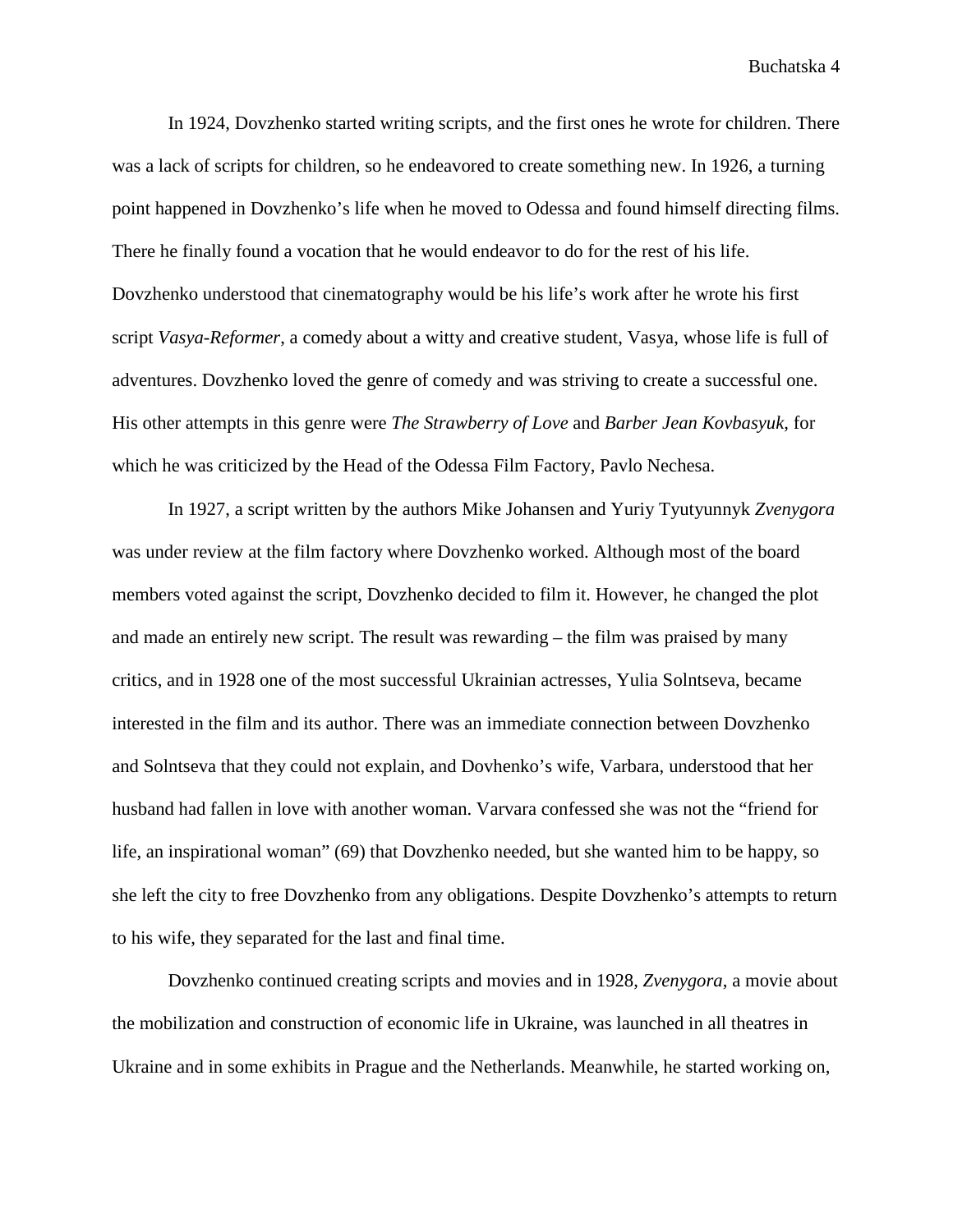*Arsenal*, a film about the uprising of the workers at the factory "Arsenal" against the Ukrainian National Republic. At that time and even nowadays *Arsenal* is considered to be one of the best Ukrainian movies by many critics. For *Arsenal* and all the following movies (*Earth, Shchors, Chronicle of Flaming Years, The Enchanted Desna,* and *Poem of the Sea*) Dovzhenko wrote the scripts himself.

In 1929 Dovzhenko married Solntseva, who became his muse, a friend for life, and a codirector of many of his movies.

In 1932, Dovzhenko shot his first sound film, *Ivan*, a story of a young rural boy who becomes a leading engineer at the Dnieper Hydroelectric Station<sup>[5](#page-6-0)</sup>. The movie was of great success in Europe and was exhibited in the Venice Film Festival. However, in the Soviet Union it was accepted as counter-revolutionary, and Dovzhenko was almost arrested and killed for his convictions which were reflected in the movie; it was immediately banned. Not long after that, the chief of the Committee of Cinematography, Shumyatskiy, informed Dovzhenko that Stalin was visiting their Film Factory. He advised him to write a letter to Stalin asking for help, while at the same time Shumyatskiy himself tried to convince Stalin that Dovzhenko was unfairly accused. Meanwhile, Russian cinematography was in decay, and Stalin was looking for an artist to elevate Russian cinematography and culture. Thus, he granted Dovzhenko an apartment in Moscow and a job at Mosfilm<sup>[6](#page-6-1)</sup>. At the same time, in 1933, Ukraine was destroyed by Holodomor<sup>[7](#page-6-2)</sup>, when Dovzhenko, devastated, had to leave his homeland.

In January of 1939, Dovzhenko finished his movie *Shchors* about the revolutionary Ukrainian workers fighting for their liberation. A protagonist, Mykola Shchors, a commander of

 $\overline{a}$ 

<span id="page-6-0"></span><sup>&</sup>lt;sup>5</sup> The largest hydroelectric power station on the Dnieper River located in Zaporizhia, Ukraine.

<span id="page-6-1"></span><sup>6</sup> One of the oldest and largest film studios in the Russian Federation and Europe.

<span id="page-6-2"></span><sup>7</sup> Also known as The Great Famine and Famine-Genocide in Ukraine in 1932 and 1933 that killed from 7 to 10 million people.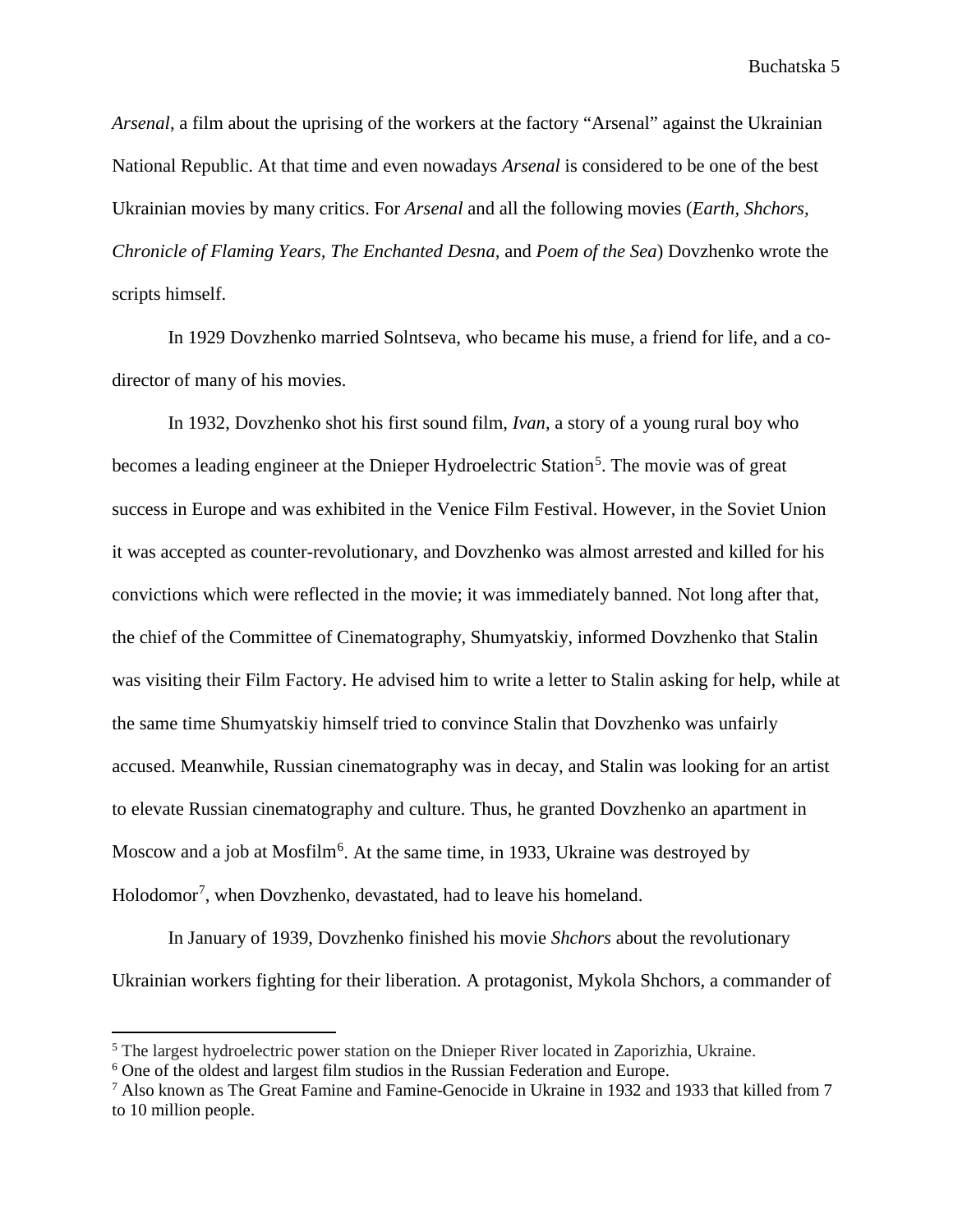the Red Army, was renowned for his courage during the First World War and had attained great success in his military career, although he died young at the age of twenty-four. Ivan Duboviy, Shchors' deputy, was helping Dovzhenko with the shooting, but in the process of filmmaking, Duboviy was arrested and then shot. It was a tragedy for Dovzhenko, and he spent four months in the hospital because of a heart attack. In addition, some people insistently hinted that Dovzhenko should make one more protagonist in this movie – Stalin. Although Dovzhenko refused, the film was of a great success, and Dovzhenko received a lot of positive reviews.

During the Second World War, Dovzhenko wrote, "Terrible things are happening in Ukraine. Terrible things. More than half a million of people are destroyed, and how many will die of famine, from shells, bombs, and executions… Investigators from tribunal will seek revenge on Ukrainian people, will seek revenge on all the people. They already have" (qtd. in Semenchuk 149). These thoughts along with others such as "Where is Stalin? [Why does not he deal with this?] Who do I tell? [and ask for help]" (qtd. in Semenchuk 149) Dovzhenko expressed in his *Ukraine in Flames*, the novel written in 1943 but not published until 1962, as it was prohibited by Stalin and Beriya for its truth about the disaster of Ukrainian people and their country. In *Ukraine in Flames,* Dovzhenko created the Kravchyna family as a metaphor for Ukrainian people. Because of the war, the family was scattered all over Europe – many died, and those who were alive could not recover from the disaster. Dovzhenko tried to reveal the truth about Ukraine and its unspoken loses when he stated, "Only that person who was in Ukraine and saw it in fire knows Ukraine, and not according to newspapers or salutes celebrates its victories, sticks paper flags into a dead geographical map" (qtd. in Semenchuk 172). This evident hint about Stalin and his shallow knowledge of the situation in Ukraine outraged the political leader, and Dovzhenko was accused of nationalism and hostility towards the Soviet people.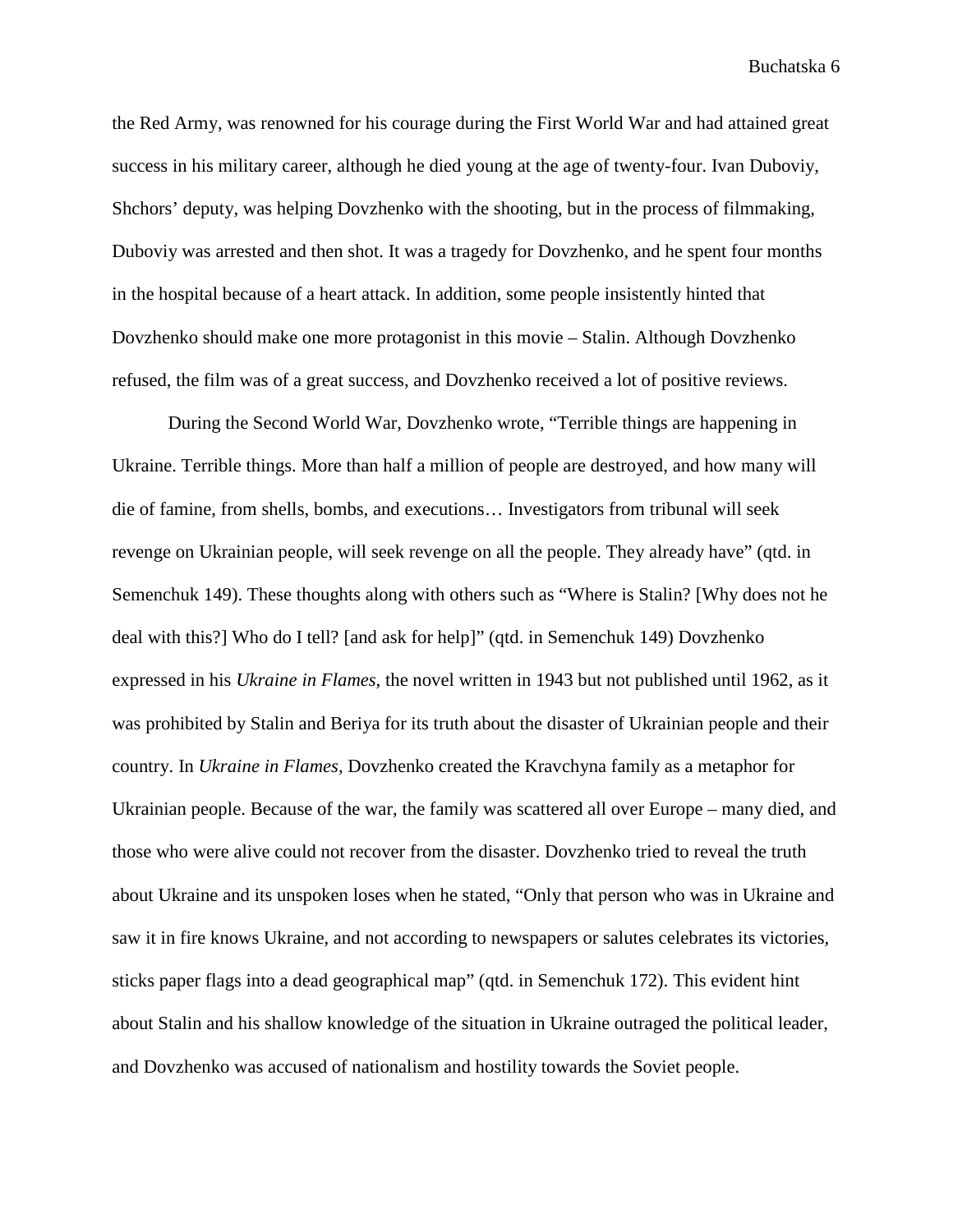Many believe that Dovzhenko's *Ukraine in Flames* could have become a masterpiece of world cinematography if only he had been allowed to shoot it. He spent so much time and effort on this novel that after it was prohibited, Dovzhenko became so frustrated and overwhelmed that he could no longer create. Instead, his thoughts were with his people, "honest, silent, and hardworking, who never in their lives infringed on foreign, but suffers and perishes, baffled and bereaved in the Aryan place of execution" (qtd. in Semenchuk 154). He was "spiritually exiled" by many, and became so isolated that it exacerbated his heart problems. Newspapers and journals refused to publish him, and the director of the screenwriting studio advised him to correct the "mistakes" he made in his *Ukraine in Flames* and to make the protagonist Russian and not Ukrainian. The delicate soul of the artist could not accept this, and he understood that he would not be able to "silence [his] 'sin'" and that he would "be erased from the world of living and would not be resurrected until [his] death" (176).

Dovzhenko dreamt of being buried in Ukraine and wrote in his *Diary*, "Before my death, I will ask Stalin to take my heart out of my chest and bury it in my native land in Kyiv somewhere above the Dnipro<sup>[8](#page-8-0)</sup> on a mountain before burning me in the crematory" (qtd. in Semenchuk 180). However, he died and was buried in a small estate near Moscow in 1956.

During the last years of his life, Dovzhenko was working on the movies *Chronicle of Flaming Years, The Enchanted Desna,* and *The Poem of the Sea*, all of which were later finished by his wife, Solntseva. These films, along with Dovzhenko's other movies and writings, made him one of the most influential Slavic artists of the twentieth century. His art is unique because it reflects his personal sufferings, represents the history of the Soviet Union, and depicts the reality of life in Ukraine.

<span id="page-8-0"></span><sup>&</sup>lt;sup>8</sup> One of the major rivers of Europe (total length 850 mi) and the longest river of Ukraine (610 mi).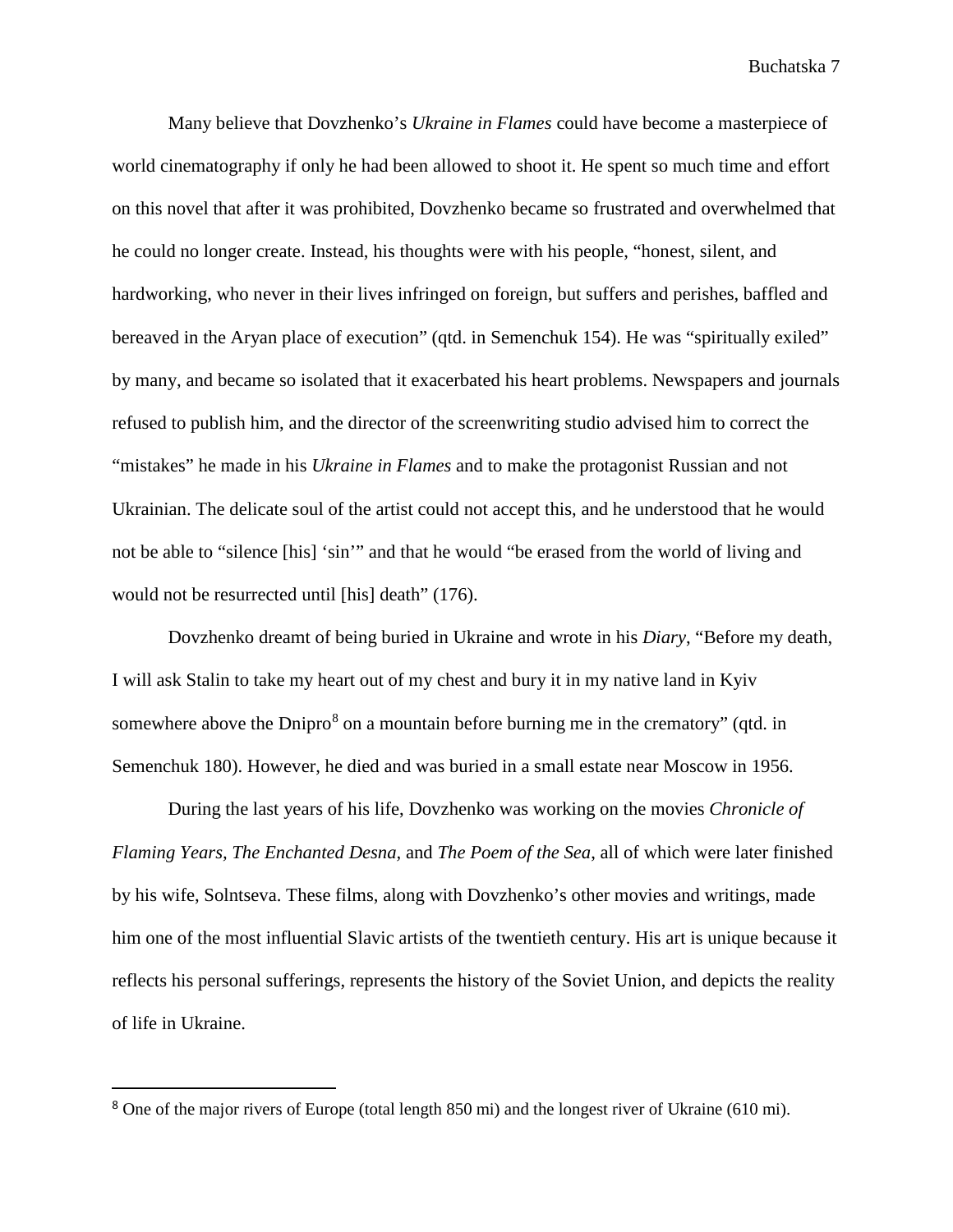#### **2. ABOUT THE** *DIARY*

Oleksandr Dovzhenko's *Diary* contains his memories from 1939 to 1956. He burnt first the three volumes written before 1939 after he found out that his novel *Ukraine in Flames* had been banned by Stalin. The remainder of Dovzhenko's *Diary* was revealed only in the 1960s, several years after the author's death.

Dovzhenko may be the only Ukrainian artist of the twentieth century who, despite all the torment of the Ukrainian cultural elite, managed to achieve worldwide recognition. His movies such as *Arsenal, Zvenigora,* and *Earth* were exhibited in the Czech Republic, the Netherlands, France, and Germany, and many artists and critics recognized Dovzhenko as one of the best screenwriters and cinematographers in the world. Charlie Chaplin described Dovzhenko's importance: "Slavic cinematography gave the world one artist, thinker and poet – Oleksandr Dovzhenko" (qtd. in Semenchuk 75).

In his movies and writings, Dovzhenko tried to reveal the truth about the disaster of the Ukrainian people under the rule of the Soviet government. He criticized the officials for the lack of education in history and literature, for the blind worship of Stalin, and for the artificially made famine that destroyed from seven to ten million Ukrainians. Nevertheless, Dovzhenko often disguised these thoughts in his works, as he was always under surveillance. He was forced to reject his inner Petliurivets<sup>[9](#page-9-0)</sup> warrior, meaning he had to abandon his political views under the influence of  $Cheka^{10}$ .

Although being Ukrainian was essential to Dovzhenko's sense of identity, and he had many grievances against the Stalinist system, his *Diary* illustrates that he remained a believing

 $\overline{a}$ 

<span id="page-9-0"></span><sup>9</sup> A Ukrainian national leader, writer, journalist, Chairman of the Directorate of Ukraine and Ukrainian National Republic.

<span id="page-9-1"></span><sup>&</sup>lt;sup>10</sup> The All-Russian Emergency Commission for Combating Counter-Revolution and Sabotage.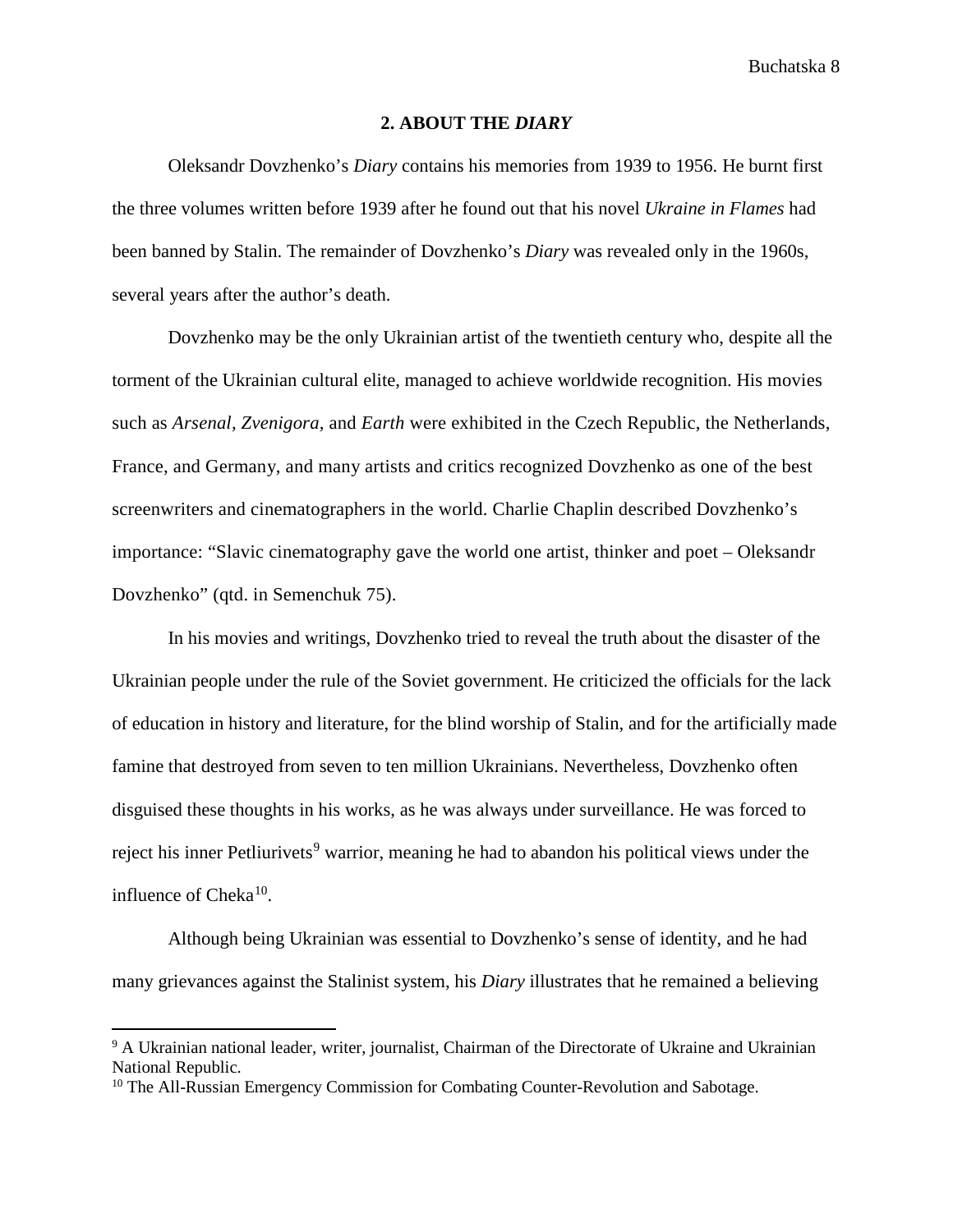Communist and identified with the Soviet Union in addition to Ukraine. During his lifetime and even today, many wonder how Oleksandr Dovzhenko managed to survive under Russia's totalitarian system, while others criticize him for being a traitor; not many know how difficult it was for him to overcome his rebellious spirit and live by the cruel rules for the sake of art. The artist belonged to "the part of the generation who saw their dreams of national independence crushed and, taking the 'national communist' gamble, suppressed their true feelings and decided to work for the conqueror" (Shkandrij 640). He became a confidant of Joseph Stalin, a Soviet political leader, who remained suspicious of Dovzhenko and openly criticized his "nationalism," but this was Dovzhenko's only opportunity to continue working on his movies and texts. Although Dovzhenko was compelled to create anti-historical works, he often resisted doing so, and as a result, he was exiled and his works were banished. However, in his *Diary*, parts of which Dovzhenko had burnt, he managed to express his true beliefs and real truth about the events of the twentieth century Ukraine.

Ukraine in Oleksandr Dovzhenko's *Diary* is a country whose national consciousness is heavily affected by famine and war. Dovzhenko not only witnessed the deaths of many people when Ukraine served as a buffer zone in World War II, but also together with millions of Ukrainians, he overcame man-made famine. The artist was inevitably influenced by these disastrous events and his "psyche and artistic development were at internal division in line with the larger socio-political conflict in Ukraine" (qtd. in Uzwyshyn 409). Compassionate to his country and its people, Dovzhenko strived to recreate the image of Ukraine of that time and call attention to the problem of colonization through his art.

Dovzhenko's *Diary* is proof of the spiritual suffering of the artist who was considered a traitor by his own Ukrainian people for living in Moscow, while at the same time being exiled by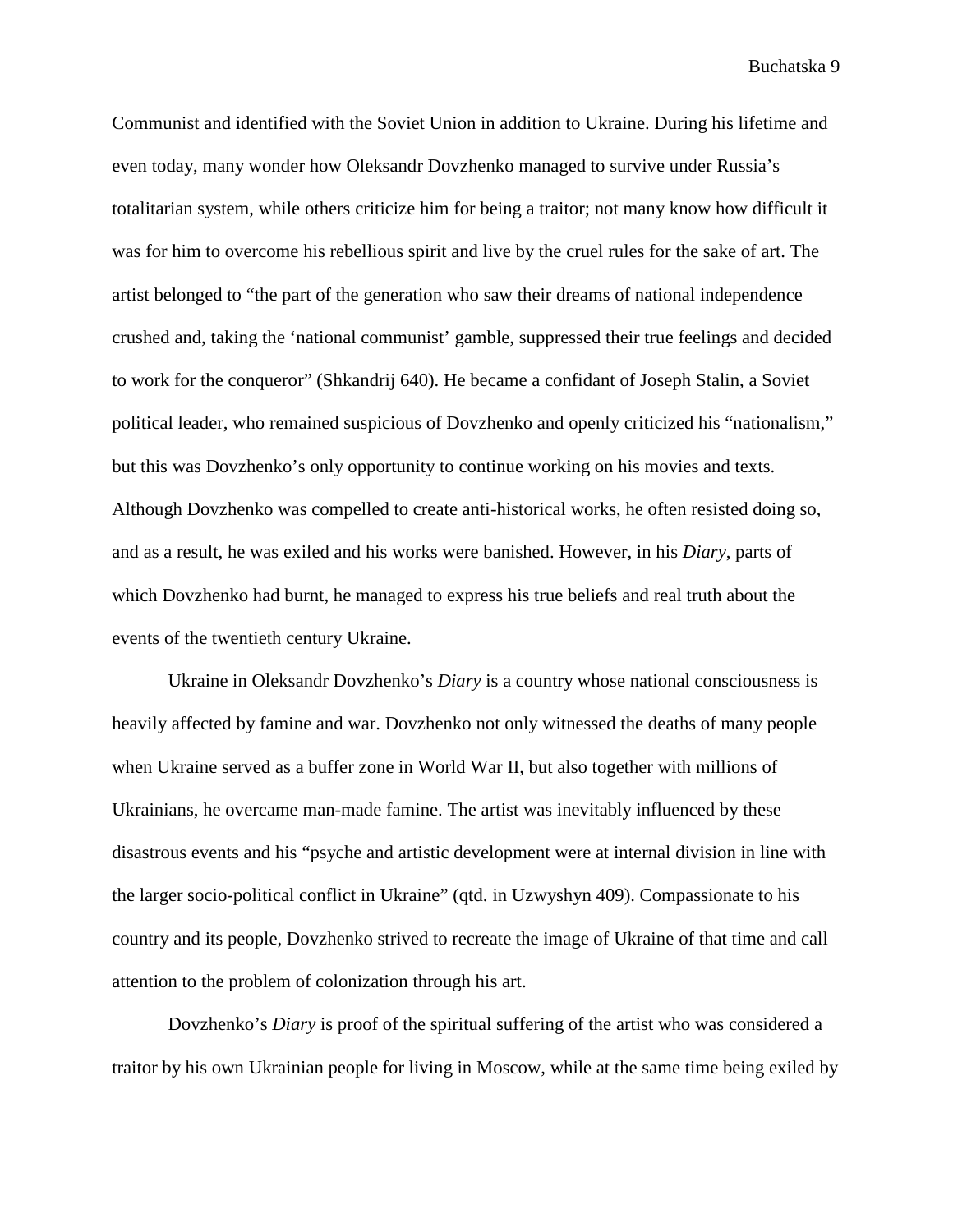the Russian government because of his "nationalism," his love of Ukraine and its people. Nevertheless, the artist "managed to survive after being so many times accused of 'nationalism,' at a time when people were being destroyed for even smaller signs of deviation" (Nebesio 281). During the Second World War, Dovzhenko understood the terrible reality of Ukraine's geopolitical situation – it was the buffer zone between Germany and Russia. In April 1942, Dovzhenko writes in his *Diary,* "My miserable world! Show me a place where as much blood was spilled as in Ukraine! There is no such second Ukraine! None" (). The artist was overwhelmed by his personal sufferings caused by the torture of his country and its people, the murderous battles and loses, and he expressed it all through art. Dovzhenko's groundbreaking novel *Ukraine in Flames* contained all his pain and outrage, and was immediately noticed by the Russian government.

On January  $31<sup>st</sup>$ , 1944, the Central Committee of the Communist Party of the Soviet Union held a public gathering about the "Anti-Lenin mistakes and nationalistic perversion in Dovzhenko's *Ukraine in Flames*" (qtd. in Semenchuk 178). Dovzhenko was present during this meeting and witnessed its verdict: "*Ukraine in Flames* is a program of narrow-minded Ukrainian nationalism, hostile to Leninism, the politics of our Party, and to the interests of the Ukrainian and all Soviet people" (qtd. in Semenchuk 179). Nevertheless, Dovzhenko was not killed as were many of his friends-artists, but there was a life-long harm afflicted to his health and soul. On January 31st, 1945, he wrote is his *Diary,*

Today is the anniversary of my death. On January  $31<sup>st</sup>$ , 1944, I was brought to the Kremlin. I was cut into pieces there, and the bloodstained parts of my soul were destroyed in disgrace and evil at all gatherings. Every vice, unkind, and revengeful person slandered my name and tread on me. I withstood it for a year and fell. My heart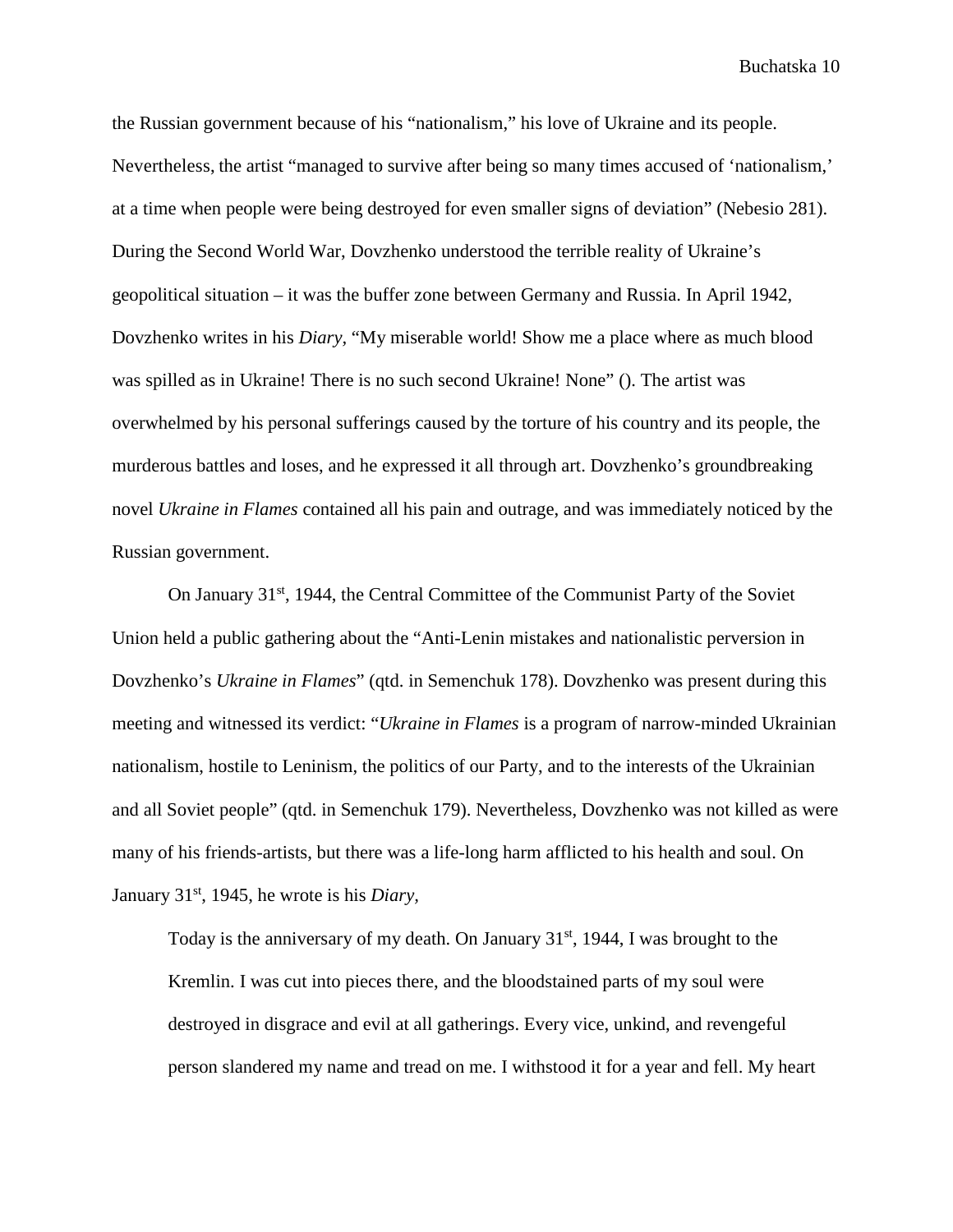could not take this unbearable burden of falsehood and evil (qtd. in Semenchuk 177- 1788).

Dovzhenko wanted to break free from the rule of Russia and desired for the world to find out about the reality of life in Ukraine in the twentieth century. Therefore, in 1946 he sent his movie *The Fight for Our Soviet Ukraine* to the United States hoping people would find out about the lives of Ukrainians during World War II. Unfortunately, the movie was never shown, crushing Dovzhenko's dreams of making the history of Ukraine known to the world. As Oksana Pakhlyovska, a modern Ukrainian writer, protests, "Ukrainian culture is not objectified [expressed in a way that can be experienced by others], it has no exit to the world, it is incommunicado and for that reason also absent from the world context" (qtd. in Pavlyshyn 44). Through this project, I would like to translate Oleksandr Dovzhenko's *Diary* for Englishspeaking societies. This translation may promote not only an increased awareness of this important artist but also, potentially, the development of additional translations of Ukrainian texts into English. Another significant aspect of this project is its portrayal of Ukraine's tragedy and problem of Russian colonization, which is still ongoing today.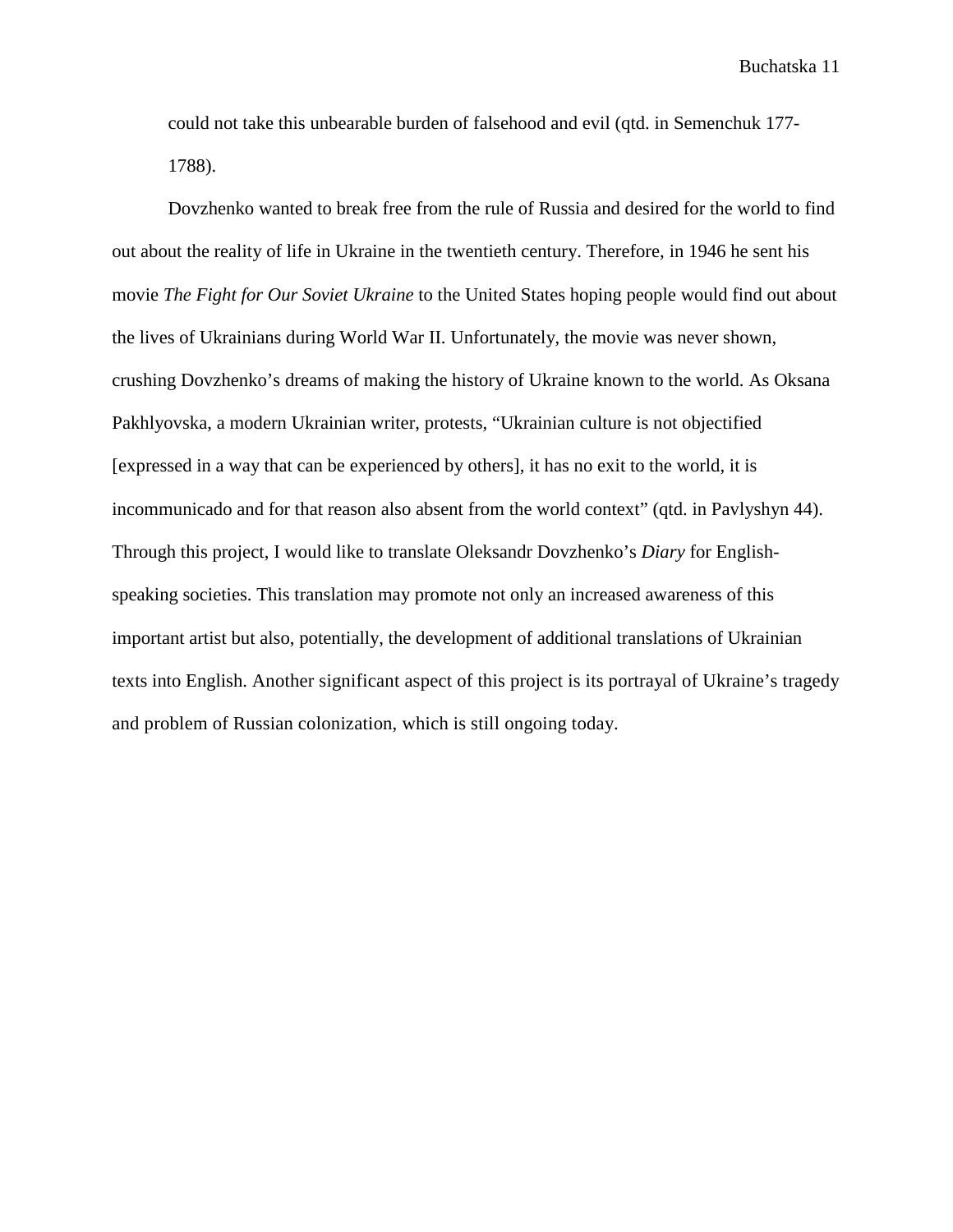#### **3. TRANSLATIONS OF THE** *DIARY*

## 15/III [19]42

… Kosaryk's story about a dear old woman who was in charge of a military hospital.

– Every morning I come into a barn and turn around the dead ones, checking if there are any acquaintances of mine.

– Are you not afraid?

– No. Formerly, dead people were terrifying. Nowadays the dead ones are not terrifying. Nowadays the live ones are. Even the war is not what it used to be… Before tsars were fighting for land, and now the fight is not for land, but for the class consciousness. That's why it is so cruel.

…What will happen with our people? Will they survive this terrible war or die from Germans, from illnesses, lice, famine, cruelty and tortures, and will our people come and will we be executed and exiled for cooperation? Will our sacrifices be wasted?...

#### 2/VII [19]42

"Ukraine is fighting" – I am reading in newspapers. Ukraine has upset the Germans. There is neither sowing, nor plowing. Our wide fields are empty. Hitler will not have any bread, no matter how he oppresses people.

[Ukraine is] Fighting. Stating I do not want and I will not sow. … Although they know perfectly well that there is no sowing and no plowing, because there is no one and nothing to plow, because there is nothing to sow. There is neither equipment, nor people. People are fighting the wars, many are dead, starved to death by famine, they are collected from the cities and villages straight from the streets, young women and girls are exported to Germany into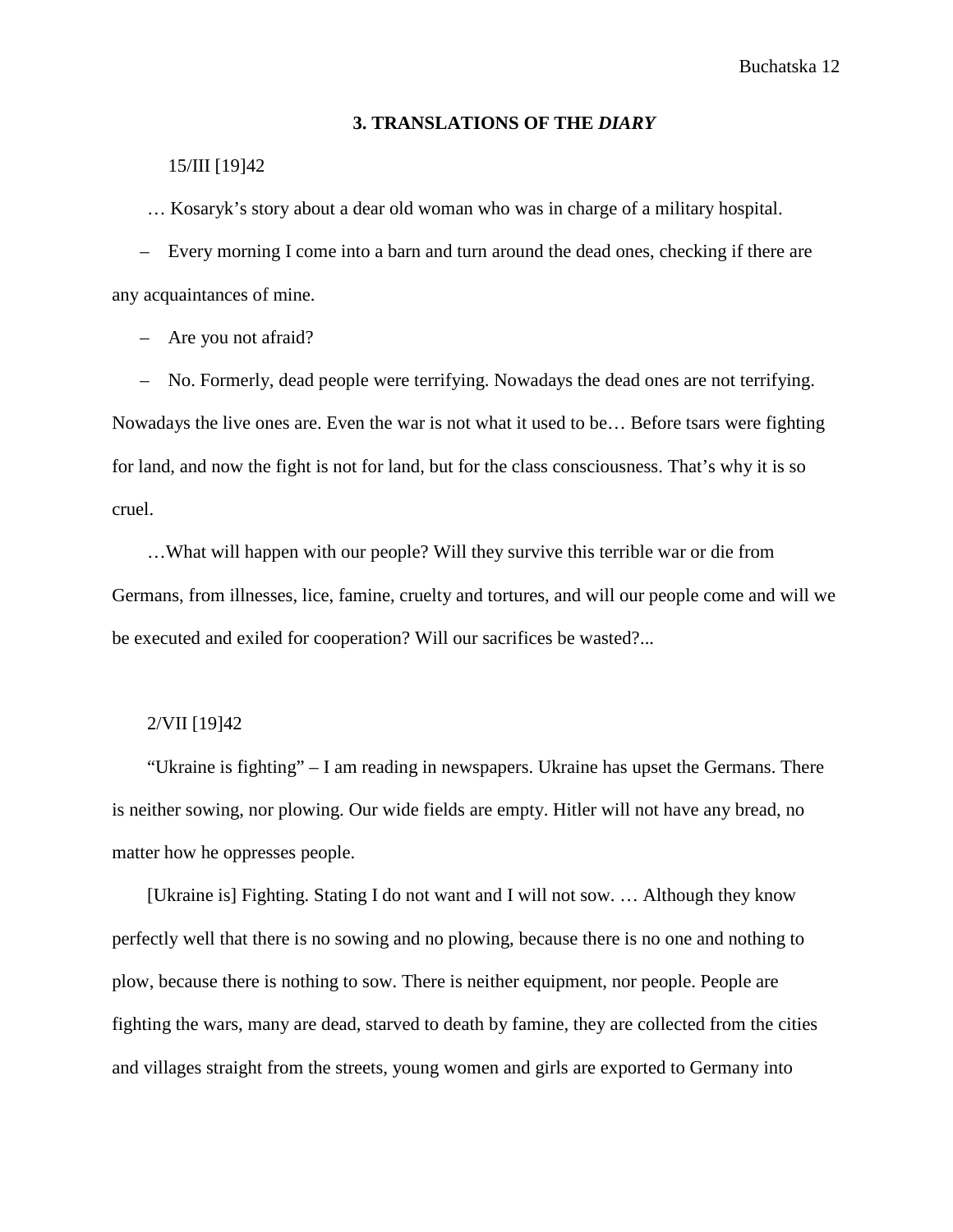brothels, farmhands, and slavery for roadworks, digging ditches, trenches, building fortresses against us near Kyiv, Warsaw, Lviv, thousands of them dying and everyone will die, because there will be no way home for them. And if there is, then it won't be a happy and peaceful return with the ability to work, but it will be an exile and dishonor for life in Siberia and Kazakhstan as "German traitors," "fascist servants," "homeland traitors." From Siberia and Kazakhstan fugitives will return as masters to Ukraine, those who in the beginning of the war escaped with their cases on trucks, trains, saving their lives on the British border. What torture! My people fell into an abyss of woe and how much grief is there for them in the future! They will be divided again. Disunited, as if never united, dispersed, as a flock of cranes during the storm, and blamed for the sun rising and setting from the wrong side.

## 27/VII [19]45

 $\overline{a}$ 

Horskiy<sup>[11](#page-14-0)</sup> was telling me about his conversation with Bolshakov<sup>12</sup>. As a result, Ukraine became the topic of conversation again… I recollected all the taunting for all those long years on my-but-not-mine-land<sup>[13](#page-14-2)</sup>, all the stupidity and evil, and imagined what would be waiting for me there. And I do not want to go to Ukraine. I would not have any life there. So, what do I do, how do I act, and how do I live?

My dear fellow Stalin, even if you were god, I would never believe you that I am a nationalist who should be dishonored and confined. When there is no hatred, no contempt, and no malevolence, not even to one nation in the world, nor to its fate, nor happiness, nor dignity, nor welfare, – how can love of one's own nation considered to be nationalism? Is nationalism a

<span id="page-14-0"></span> $11$  A Ukrainian officer and public figure, Sergeant Major of the Ukrainian National Republic, and a writer.

<span id="page-14-1"></span><sup>&</sup>lt;sup>12</sup> A Soviet officer who belonged to Main Intelligence Directorate of the Russian Federation.

<span id="page-14-2"></span> $13$  Reference to a line in Taras Shevchenko, the most significant Ukrainian writer of the  $19<sup>th</sup>$  cen.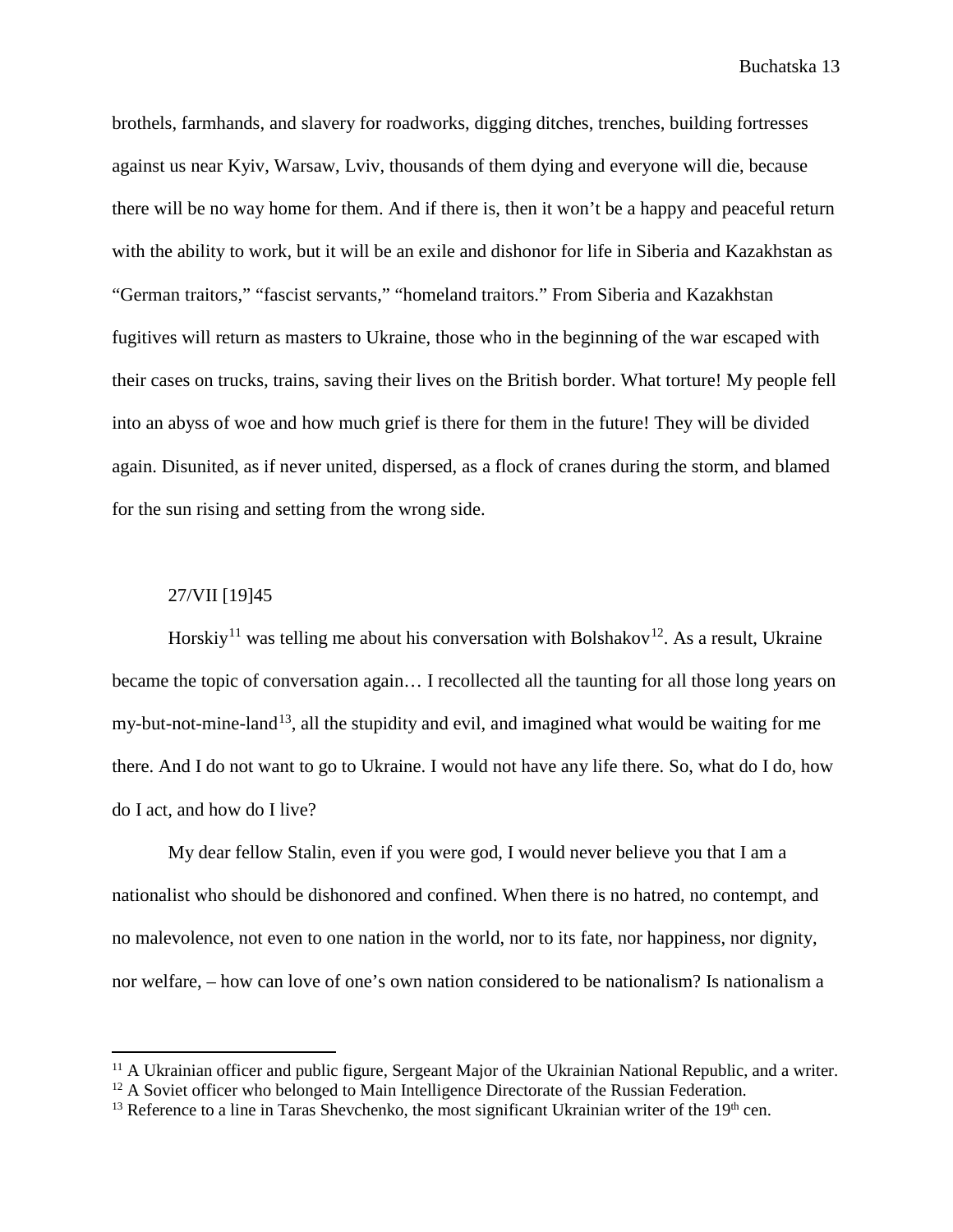disobedience to the foolishness of officials and cold-blooded statesmen, or an artist's inability to hold back the tears when his people are hurt?

Why did you make my life a torture? Why did you deprive me of this joy? Why did you slander my name? But I forgive you. While you are being so small, I forgive you your smallmindedness and evil, because you are also imperfect, no matter how many people pray to you. There is God. But there is a name to him – a coincidence.

## 3/VIII [19]45

With great pleasure, I read the Berlin Memorandum. Now I do believe that the hideous nest of European criminals – Germany – is tamed and disarmed. Thank God. A new era has begun in the lives of Europe and in our lives. Great prospects are being opened before our youth. People are heroes and winners in such a total war! Oh, dear destiny, send them strength to recover their losses, give birth to children, and grow up in the victory of the summits they deserve. We have become a world nation, and our culture must become a world culture. No matter what, neither a drop of our sweat nor blood can be wasted.

Today on a stadium I was watching a rehearsal and admiring the youth, their calisthenics, muscles, movements. So much beauty, happiness, and strength. So much good taste and talent.

Truth to be told, Ukrainians were in the last place. Wretched clothing, indecisive composition, without invention, taste, and without national expressiveness, which other fraternal groups were so proud of – Kazakhs, Georgians, Armenians, Uzbeks.

This is the curse of our nation. Enough!

I am happy for all the good people of the [Soviet] Union.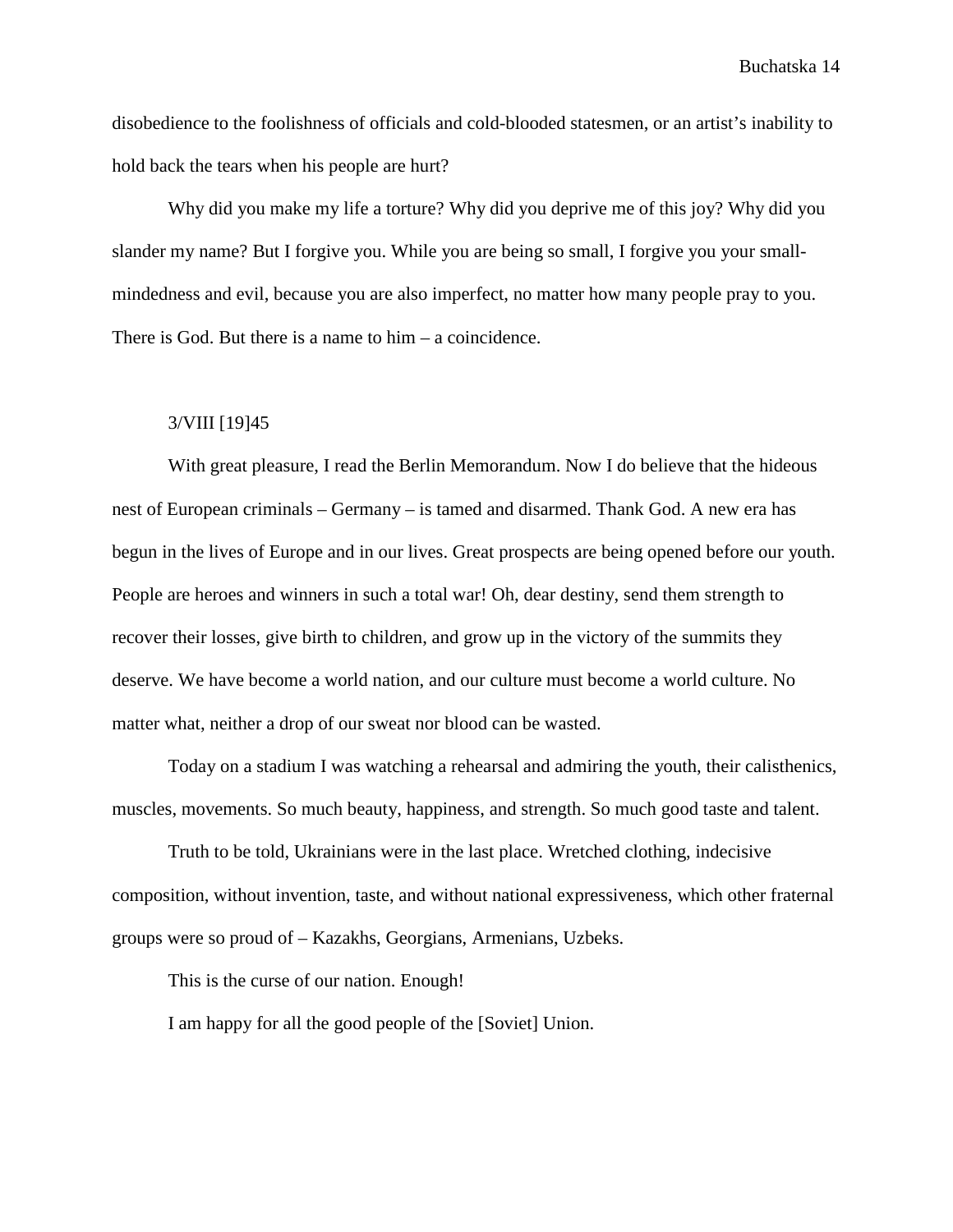## 5/VII [19]45

I don't want to be tormented! I don't want to mourn over my exile from Ukraine. I do not want to bury myself in a foreign land. Why do the spiritual worthlessness of the Ukrainian government and the  $CC^{14}$  $CC^{14}$  $CC^{14}$  party have to knock on my head with coffin nails? Why do I torture, mourn myself, why do I moan because of the separation with my people? Why does the crooked soul of sly Khrushchev<sup>[15](#page-16-1)</sup> dry my soul and torment it with the anger of insult and resentment?

I do not belong to Khrushchev. I am not his slave. And I belong not only to Ukraine. I belong to humankind, and as an artist I serve it, and not to conjectural viceroys of my Ukraine and their sycophants and drunken henchmen.

My art is universal. I will continue creating as long as I have strength and talent. I will and I want to live by kindness and love of humanity, of the most valuable and greatest, that created life, – to the human, to Lenin. And I do not care where I die. When today I cannot find the tomb of my tortured father, – I do not care.

## 14/VII [19]45

 $\overline{a}$ 

Yesterday on the streets of Moscow I met an artist Aksenov, who has been reading my short story "On Barbed Wire" for two years on his tours all the time with, as he says, tremendous success, which was proved by the most varied audiences. In Dnipropetrovsk and somewhere near Kryvorizhya he was prohibited from reading, based on a ban of my art. In order not to cancel his program and his most famous performance, he was allowed to read my short story either without using my last name or by replacing it with the pseudonym, for example, Hryhorenko or Ivanov,

<span id="page-16-0"></span><sup>&</sup>lt;sup>14</sup> Central Committee of the Communist Party of the Soviet Union was the highest body of the Communist Party of the Soviet Union (CPSU) that directed all Party and government activities.

<span id="page-16-1"></span><sup>&</sup>lt;sup>15</sup> A leader of the Ukrainian Communist party from 1938 to 1949, First Secretary of the Communist Party of the Soviet Union from 1953 to 1964, and Premier from 1958 to 1964.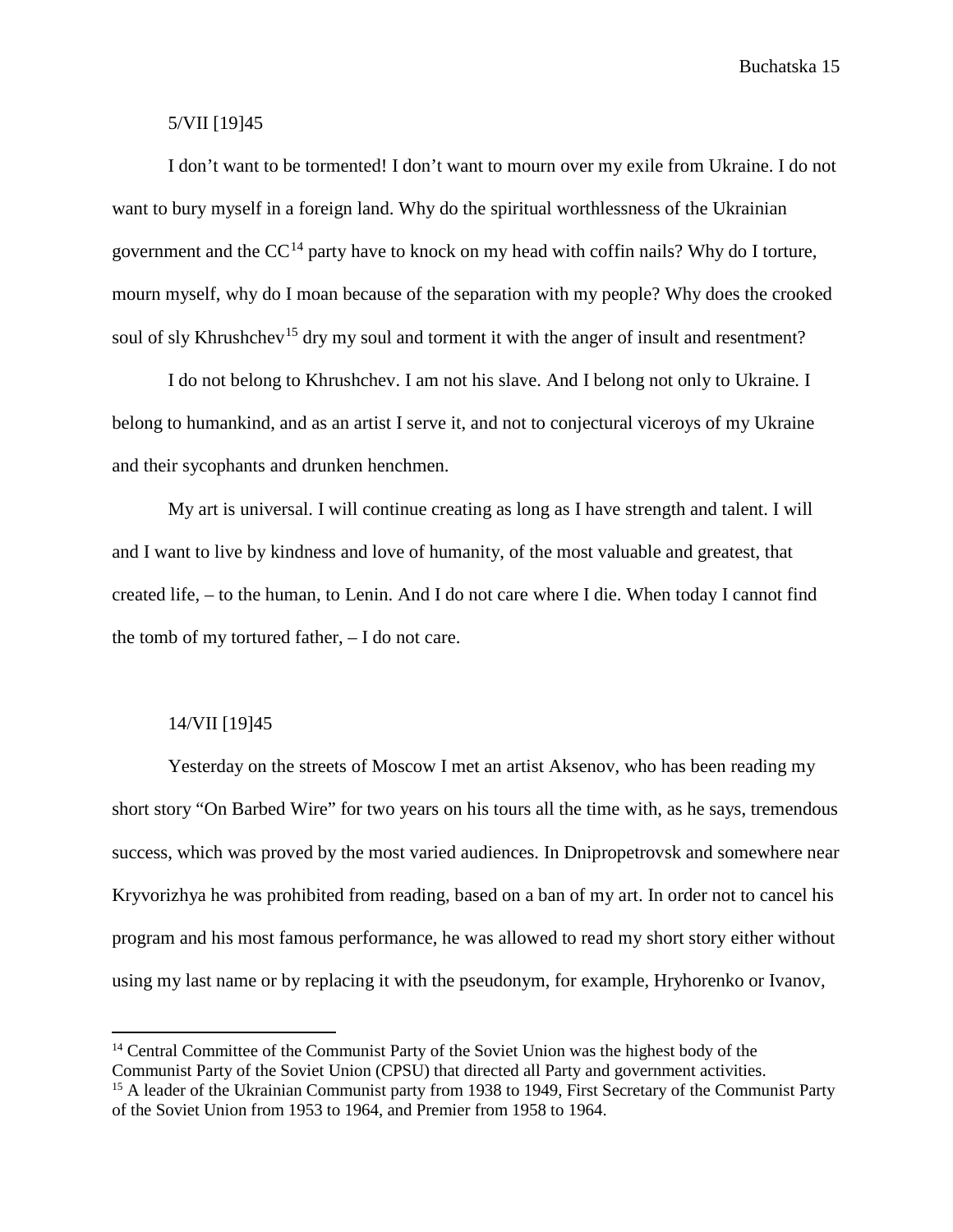which he did more than once, as he admitted. I was listening to him and could not believe my ears. Then I thought: why am I surprised? Isn't that lie about me which Khrushchev created with his people and Bolshakov with his, in front of Stalin, bigger that all these provincial tricks? The regional government also want to live. They execute the telegraph orders of the capitals and that is all. At least they allow this artist to create pseudonyms. Beautiful. I should find an artist and ask about the details of my spiritual life on Ukrainian lands.

## 15/VIII [19]45

The end of the World War. People will start licking their wounds and make monuments as a tribute to commanders and their horses. Peace…

Humankind has ended its tragedy in blood and corpse stench by inventing an atomic bomb. The atom is split, a sin against the entire world is committed. The bomb is dropped. The gigantic state structure of divine Japanese empire of cannibals has fallen.

What is the atom bomb? – thousands of people are asking. How much misfortune will it bring? How much disaster will it cause? A powerful tool of communist energy is in the hands of the capitalists, who are led by a small shopkeeper. But what if we get this bomb? And we definitely will. Then whose atoms will be stronger? What if fascist bandits and underground maniacs-cannibals, who are in possession of enormous funds, and have stolen from Truman's young men or secretly bought half a dozen bombs and would destroy Moscow? What terrible possibilities of individual acts of terror that invention will bring. Deadly planes have disappeared, but the sky has not cleared. Somewhere far away in endless blue sky there seems to be a bipedal criminal, a harbinger of the final act of humankind's tragedy. Please, Lord, let me be wrong. Let it not be so.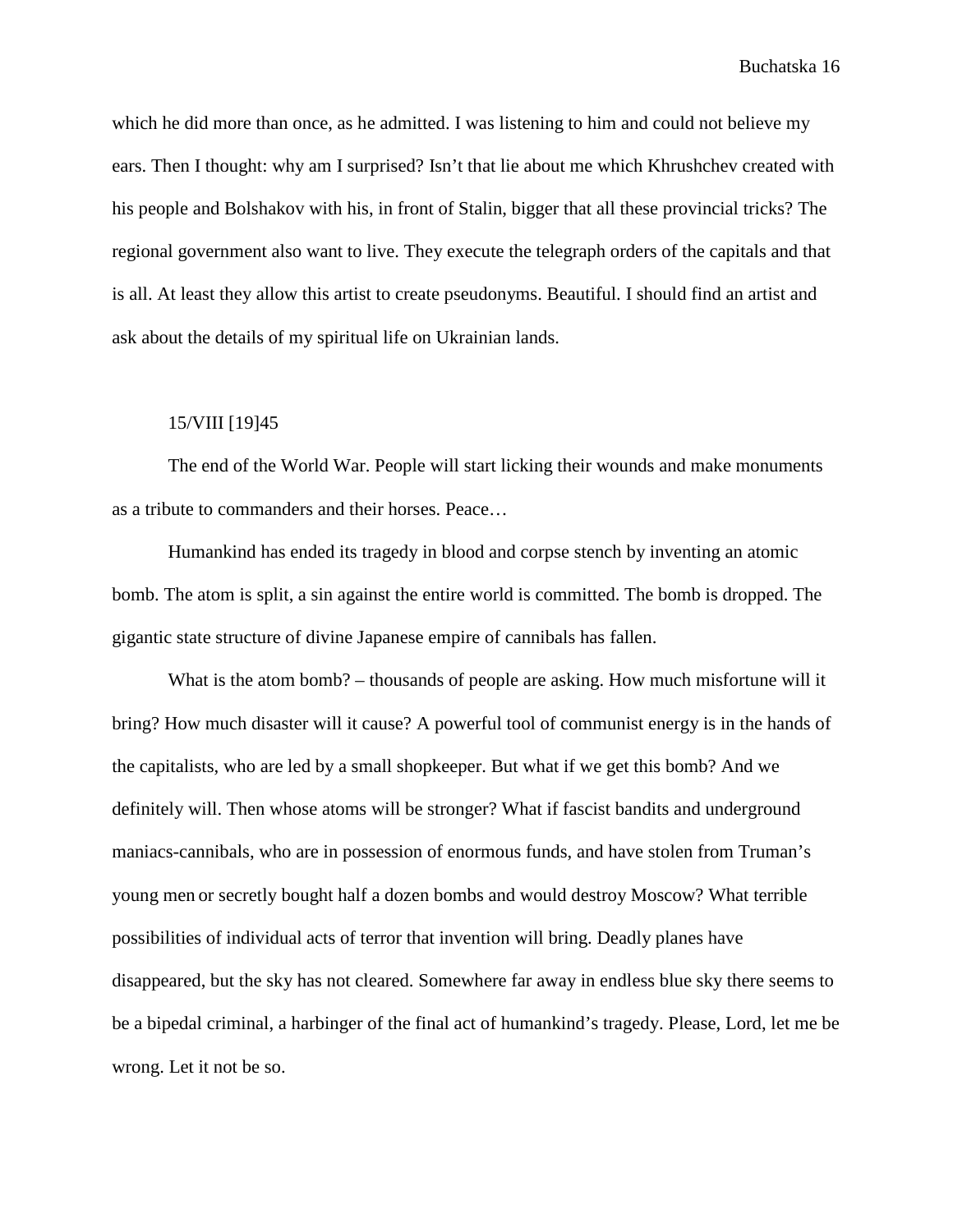## 3/IX [19]45

…So – peace. About what danger is the American shopkeeper Truman talking today, showing the atom bomb out of his pocket, – who knows? What is he afraid of? People are unharmed. Bomb is in the pocket. A lot of money. Is he not afraid of us having a bomb which will be bigger and more ferocious, and then we, humans, will live merrily, like on a feast before the last worldwide plague?

Truman's speech today was also historical: in one hand god, in another hand an atomic bomb, and a threat directed at an obvious on his lips.

The World War has ended.

Forty million of my Soviet brothers and sisters died in tortures. My eighty-year-old father died starving and I, gravely wounded by my own people, am barely staying alive.

What do I want? What do I need? Work. I want to work. And a little bit of happiness. I will have work, but I won't have any happiness. I cannot be happy when people around me are miserable. I am ashamed, so ashamed as if it were my fault that people are needy, poorlydressed, homeless, and exhausted. It's as if I had deceived them, lied to them, and sucked out their lives, as if I had taken their holidays, peace, kind-heartedness, and made them unhappy, by making bad stupid people with cold frail souls their chiefs. Are they heroes or no? They are. Even more – twice, hundred times heroes and passion bearers. They engulfed Germany with their corpses and flooded it with their blood.

By my nature, I cannot be satisfied. I am together with the unhappy, poor, and homeless. I have always been noticing this. Apparently, this comes from my restless imagination and some old everyday trauma. Maybe it's because I am Ukrainian, because all my life terrible altars are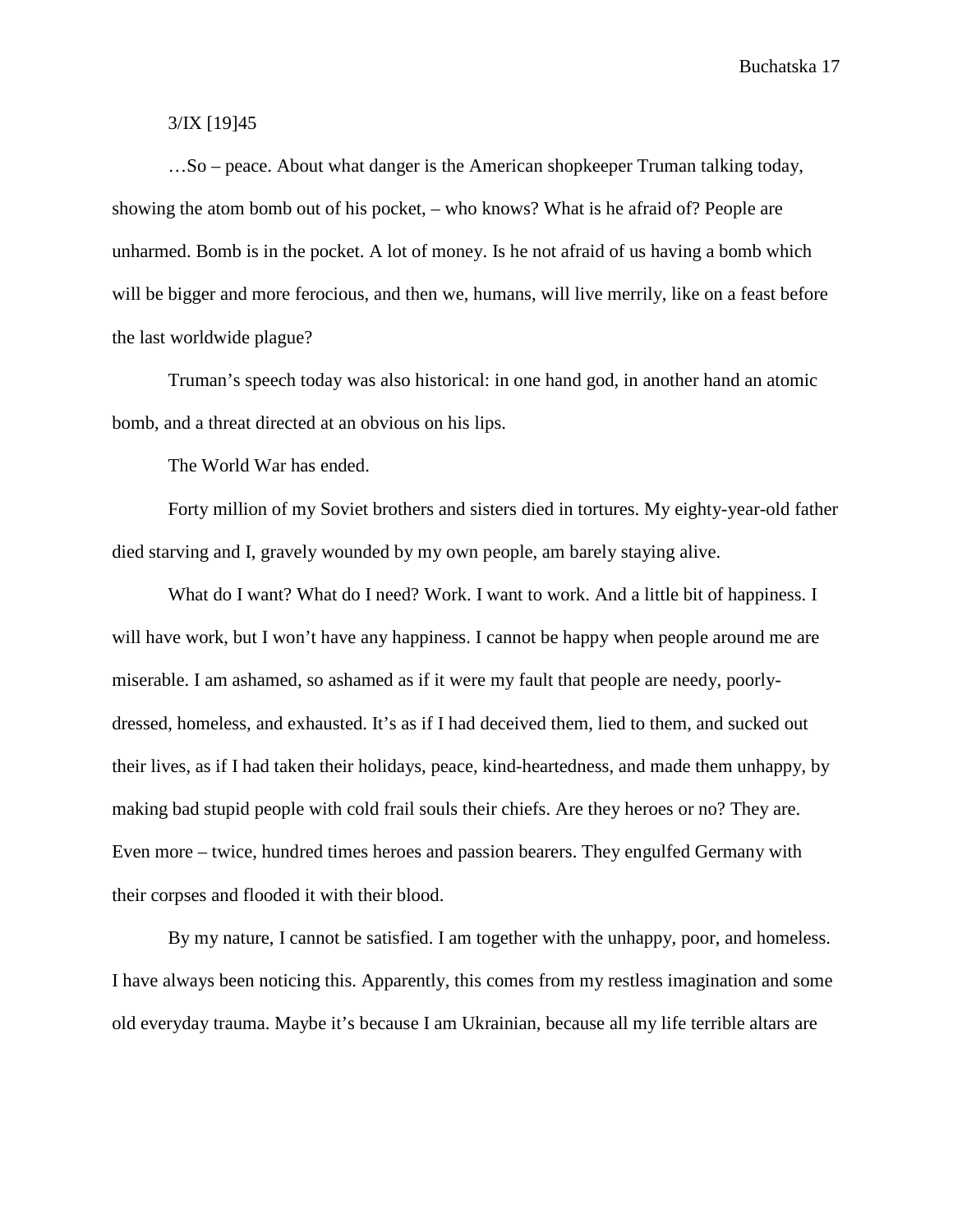burning on my land, where inextinguishable souls die, because nowhere in the world people die like this and wander, sighing in vain in their futile hopes.

The World War was ended with an atomic bomb.

I want to work. And I want to believe till my death, that humanity won't need any tanks, guns, and all this stupid atavistic garbage, all those monuments dedicated to great murderers and their horses, and Hottentot honors to snipers, marshals and mad partisans who ruined ten times more of their own people than Germans. That there will be peace. And there will be no need for heroes-martyrs…

## 16/X [19]45

*Chronicle of Flaming Years[16](#page-19-0)* scares the head office. After reading it, Bolshakov avoided the conversation. Polikarpov, after reading it, accepted, but did not convey his thoughts, stating that it is difficult to comprehend; Kalatazov is already afraid of it, although before he had pretended to admire it. Let it be so. Better send it to Stalin. I will send it and ask him to send me a sign, because I cannot live like this. This is not life. One can lose not only talent, but also mind and desire to live in this state of paranoia, overinsurance (what an ugly cursed word!) and humiliation.

Neither wind, nor a wave is coming from Ukraine. I am dead.

#### 5/XI [19]45

 $\overline{a}$ 

… I will die in Moscow, without seeing Ukraine. Before my death, I will ask Stalin to take my heart out of my chest and bury it into my native land in Kyiv somewhere above the

<span id="page-19-0"></span><sup>&</sup>lt;sup>16</sup> A drama written by Dovzhenko and later filmed by his wife, Yuliya Solntseva, in 1961.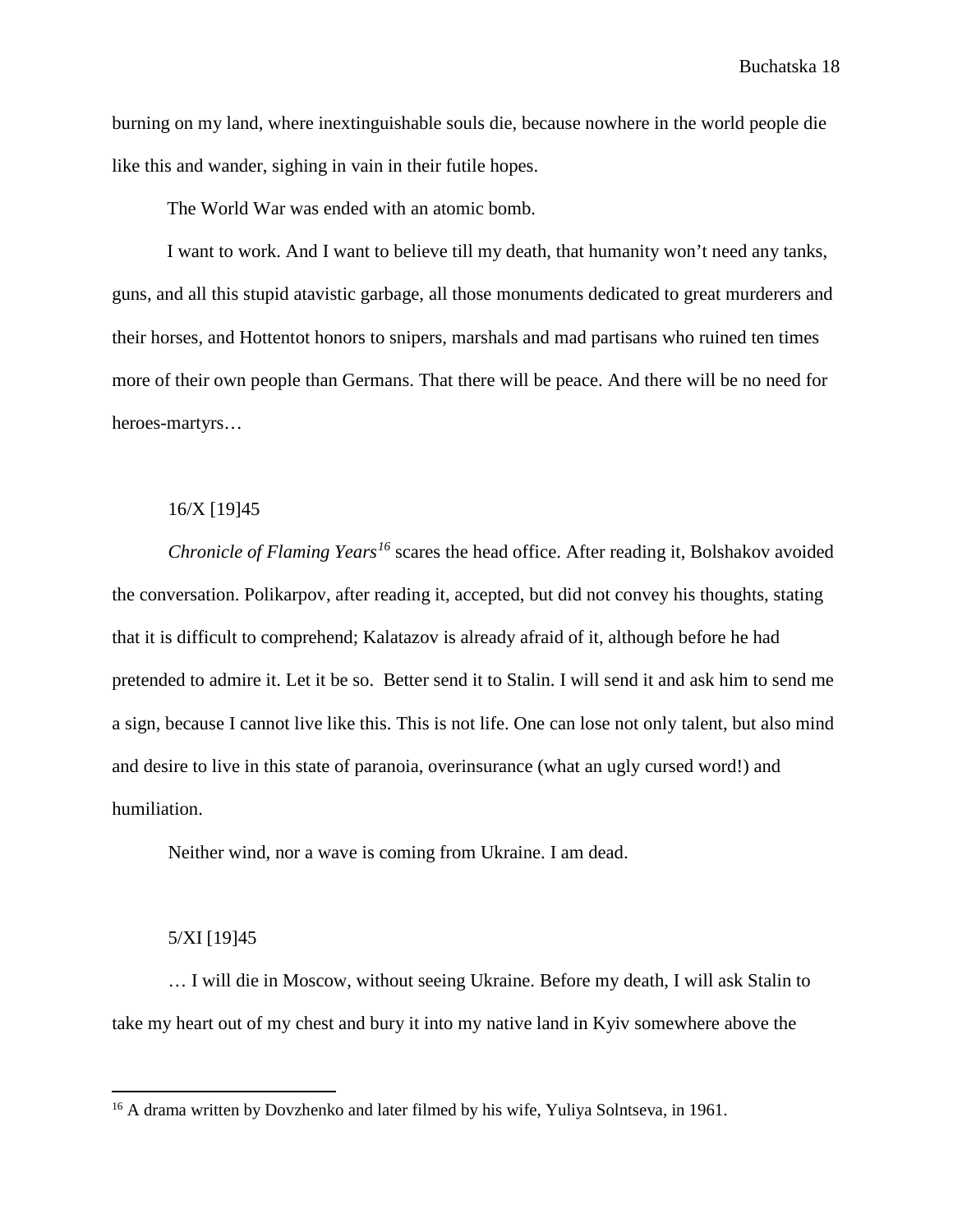Dnipro on a mountain before burning me in the crematory. Destiny, send happiness to people on a ruined, bloodstained land!

Disappear, hatred! Vanish, squalor!...

## 6/X [19]45

How sorry I am that I have the flu. How I wish to walk around the center of the capital among people and feel this mood of a solemn great holiday. To be alive again, to be young.

For the last two years of ostracism my soul has become so poor and empty. How terrible it is to live among your own people who must look at me as if I were dead or an enemy of the people. How difficult it is to be alone, when you want to be around people, share your thoughts, experience, and knowledge with them… I wish my great Soviet people happiness and glory as well. Because its happiness is like happiness! And my life is to serve it. And for myself I wish five films.

## 9/XI [19]45

*The Golden Gates[17](#page-20-0)*

III

 $\overline{a}$ 

How, after escaping the captivity, I fell into partisans' hands.

How they treated me, how they interrogated me.

How they wanted to kill me, because they had to leave the swamp, but I begged them. They suspected me of being a spy.

The whole week on a swamp day and night. Difficulties.

<span id="page-20-0"></span><sup>&</sup>lt;sup>17</sup> The unfinished project of Dovzhenko that was later filmed by his wife, Yuliya Solntseva, in 1969.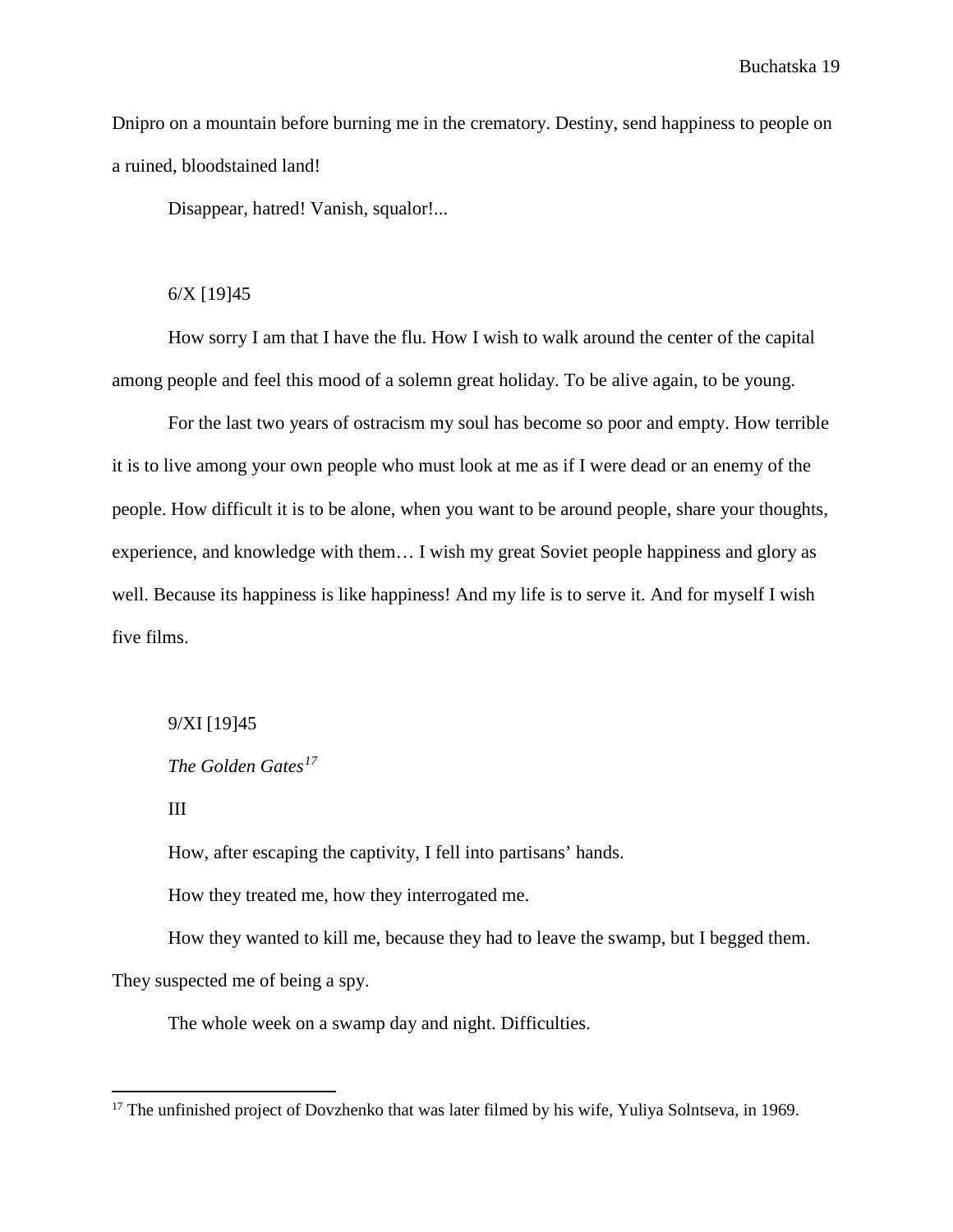The partisan land. How easy it is to become guilty.

They accept me.

They are reading the letter of D-ko.

Punishment of the treacherous women. Write it with sour humor and evil. That's all.

A note. This exact scene, that I have just absolutely accurately and truly described, as a witness, I have recollected two times. The second time it appeared to be not that true, but instead more artistic. Elevated truth is dearer than the ordinary one. And beauty. As I started writing this to you, it means that I should also think about beauty as a character of my story. Such a beauty, as I say, is greater than truth, because it consists of both, verity and being the only teacher of life, so by this note I have to describe you exactly my second recollection of the same story. (Praying about the bullet).

The meeting with nationalistic bandits.

Bandera's plague: Veremchuk in the woods.

– Get out. No. We are throwing bombs. Please. Threw the bombs. Veremchuk recollects how difficult it is to kill a person. Veremchuk and a nationalistic viper.

14/XI 1945

#### *The Golden Gates*

III

One of the main lines of the books is Kravchyna's daughter, his favorite child, Mariia. He is looking everywhere for her. She is in captivity.

He is asking everyone about her. He is fighting with the soldiers and officers…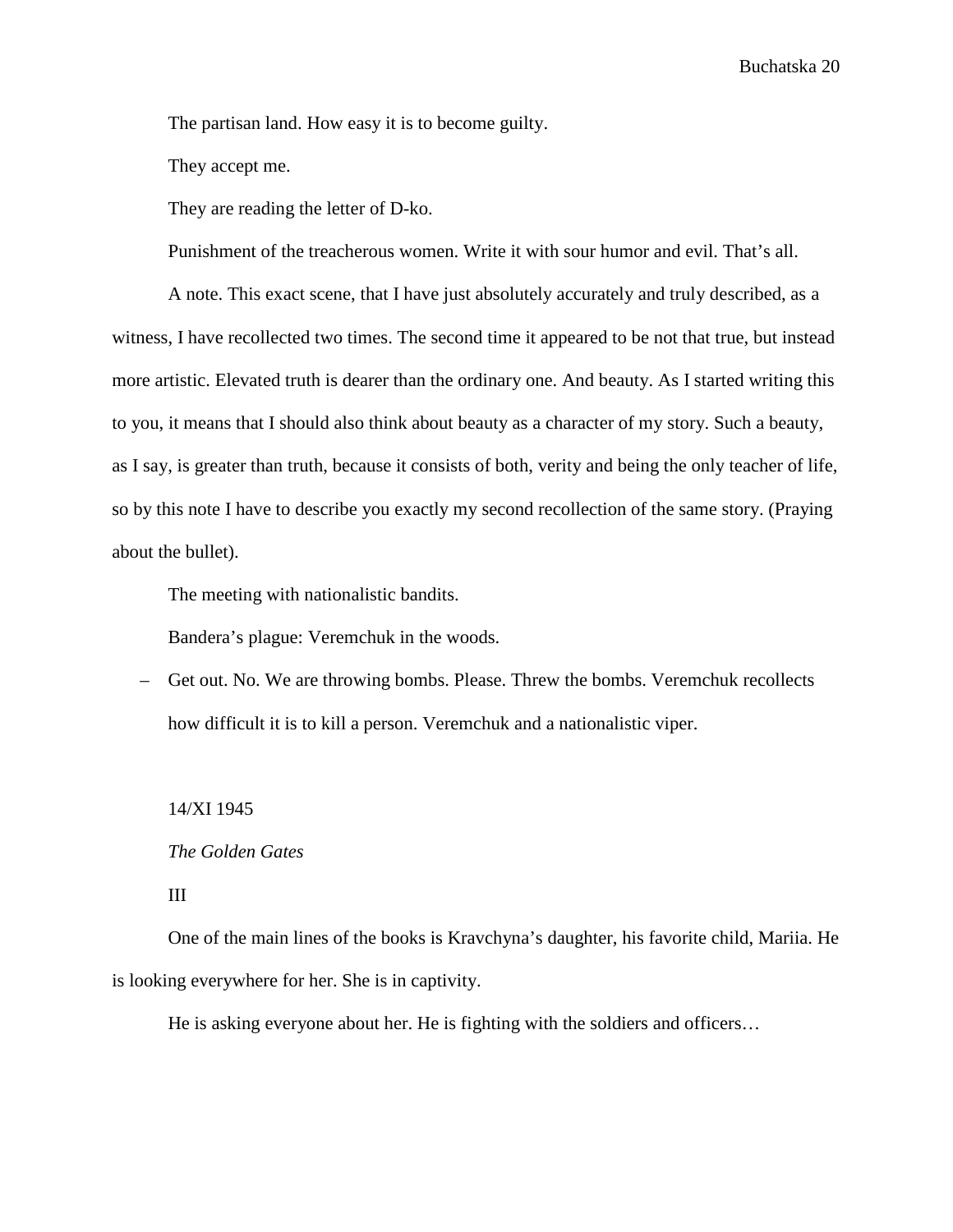Show him meeting her. She has been raped. She is crying. She is cursing her life. She wants to die. He is begging her to live.

- They humiliated my human dignity.
- My dear, the whole war is humiliation of dignity.
- I am disgusting and dirty.

– You are as beautiful as this broken church. As this ruin. She is ugly and beautiful at the same time.

- I am mutilated.
- The whole country is mutilated. How are you better than it?
- No one has compassion for me.
- Not compassion has brought us here, but wrath and hatred.
- Who will take me now?

– If no one takes you, it is only because there is no one to take. You should be glad that ground has not taken you. It has taken in millions…

#### 25/X [19]45

To the chief and chairman of cinematography, Ivan Bolshakov.

Using the chance of preparing for the cinema *Life in Blossom* I respectfully inform you that starting this day I will not be receiving my salary any more. I am asking you not to perceive this action as something that can irritate you or anything like that. I am doing this not to as a demonstration or out of disobedience. On the contrary, I want to particularly highlight my loyalty in regard to my salary. However, I cannot but think about the quality of the movie I have started shooting. Until now I have considered myself one of the best directors in cinematography. I got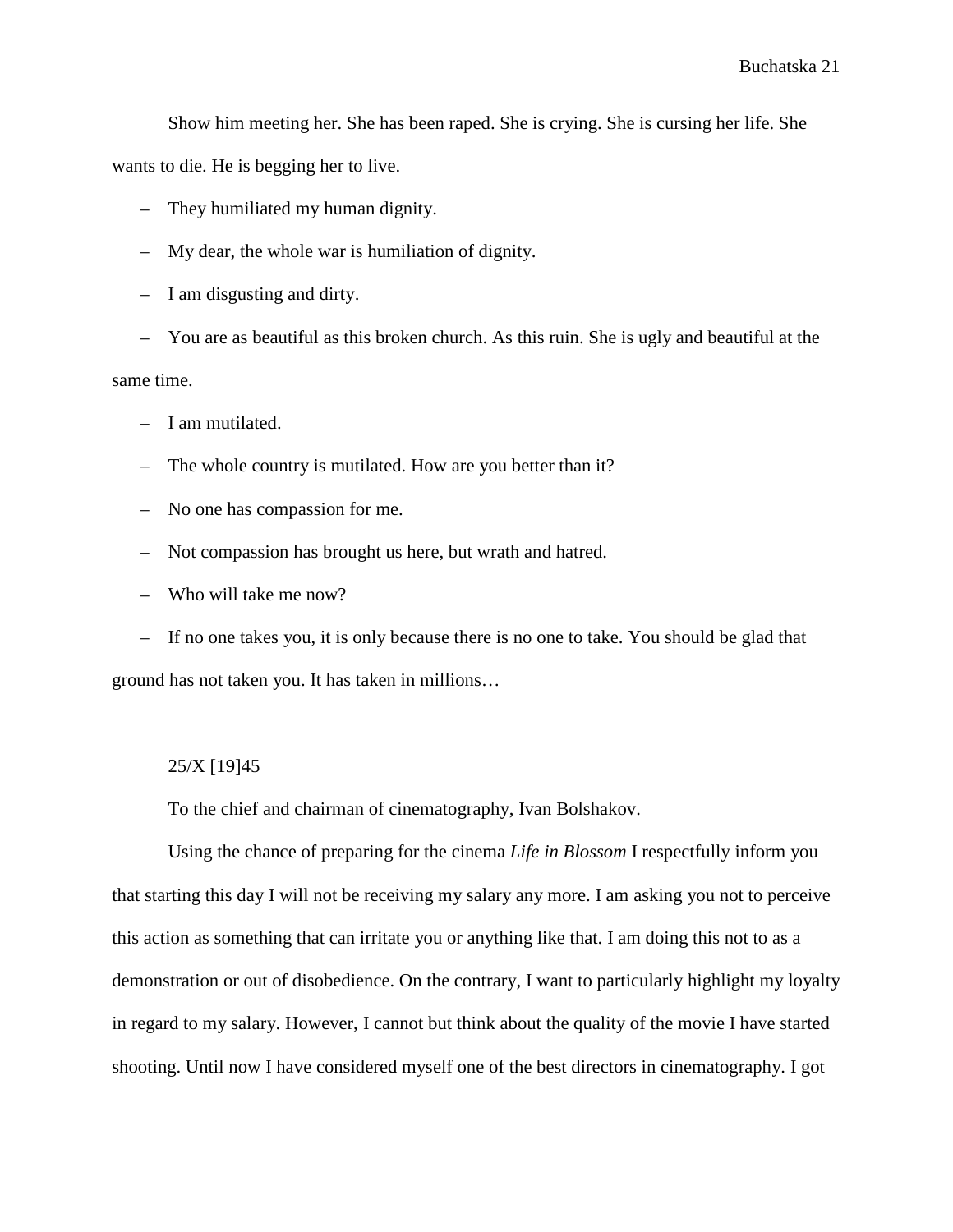so used to this thought that it, apparently, helped me to hold onto high moral level in production. Current salary of the third level twice a month oppresses my consciousness and brings sorrow and disbelief in my abilities. That is why, in order to save my soul from unnecessary and harmful allusions to my artistic inferiority, I ask to respect my request so I can easily bestow myself to my dreams and will not infringe upon the vision of my dignity. When I finish my movie, please, determine another way of payment for my work according to its quality.

Sincerely,

Laureate and so on Ol. Dovzhenko

#### 26/X [19]45

… Through *the Gates* and especially through the third part there will be a passing thought: "Backward Europe. Advanced Asia."

So, allegedly we are not backward Europe, but advanced Asia.

Europe has a burning desire to forget about our victims.

They want to forget, not to notice us. Because they do not like us organically, they want us not to be present in their consciousness. They displace us into their subconscious. Only the politicians do not forget about our existence, threatening momento mori, and carefully guarding the old European world.

The old world is a f r a i d of us.

#### 9/XII [19]45

We are the only country in the world of socialism where the word "intellectual" sounded (formerly) like a derogatory word. There was a notion of the "rotten intellectual." However, an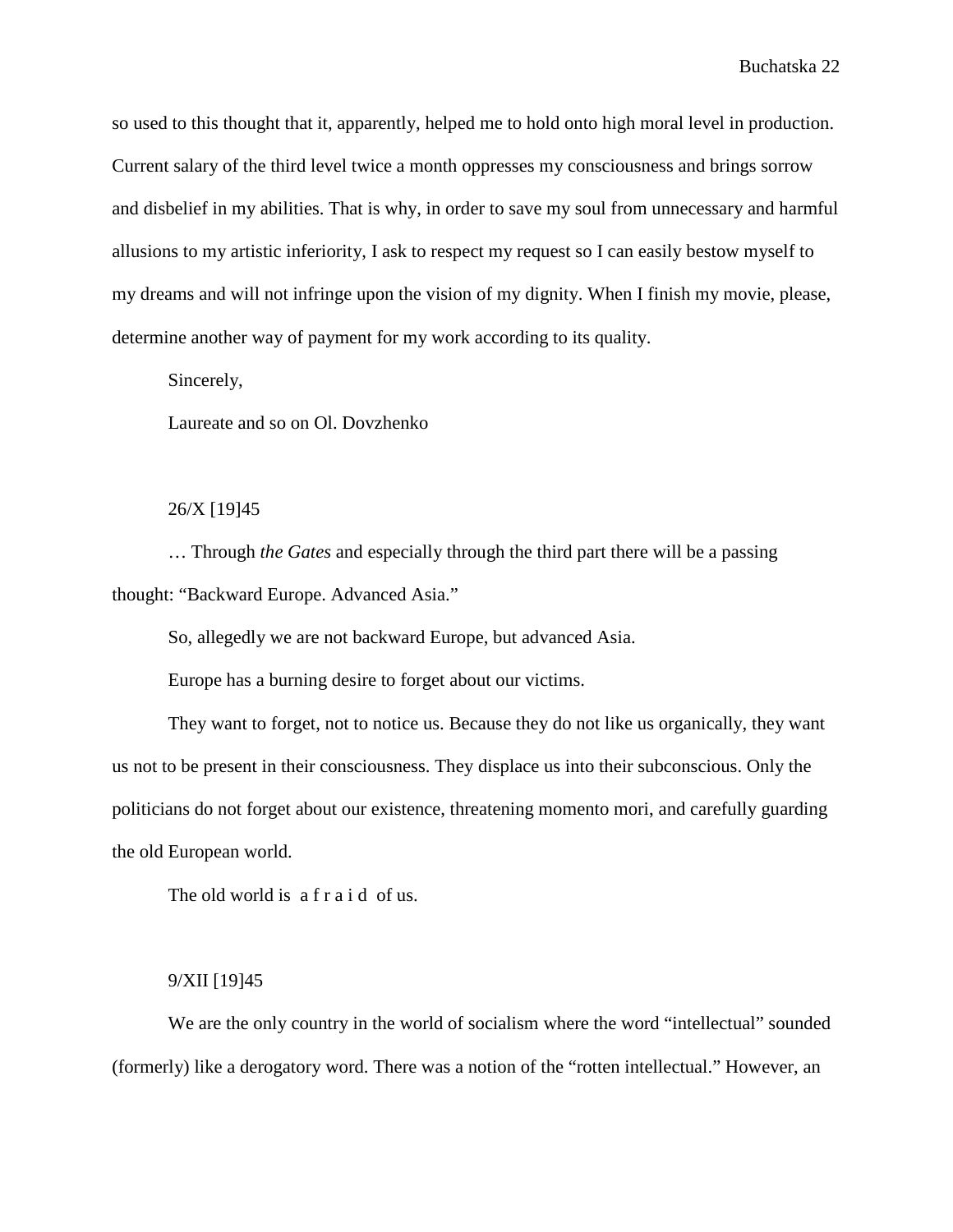intellectual was never rotten. On the contrary, he was ardent, pure, progressive. It was not the intellectuals who were rotten, but petty bourgeois philistinism. Despite all the high government positions it occupies, it is still rotten and unbearably foul currently,

Today intellectuals have "won" an honor to be in a third place after workers and villagers. A very revealment distribution. I tell myself: human, remember – your ultimate goal – is to take the third place, the highest place, the most honorable, and the most progressive.

Love this word, let it be your symbol – human-intellectual, because there cannot be happiness in a country where there is no you, where you are abandoned, third-ranked, fake, or bogus, no matter what elevated words were written by the hand of such intellectuals as Marx, Engels, and Lenin on Tablets of Stone.

## 28/XII [19]45

One has to have iron nerves, a soul of stone, and a slave's heart in order to bear what I did today. Today I had a meeting in my home: me, S., A. and S. We were working on a plan and list of corrections for my script *Life in Bloom* in accordance to N's requirements. I have no strength to write what kind of meeting it was. A live picture worthy to have been written by Gogol, Shchedrin, Swift. And this was a live documentary à la Satiricon by Crocodiles. The most terrible thing is that S., S., and A (who by the way was silent the whole time) are all cultivated and smart people and all know that they create absurdity and cannot help but do so. They do not have their own freedom, thoughts, taste, dignity, and they're not supposed to. How can we talk about art like that?

The meeting could not help but affect me. I was in a semi-shock. It was difficult and lasted for a long time. I am scared. Am I not an art worker? Am I an invalid? Am I on the eve of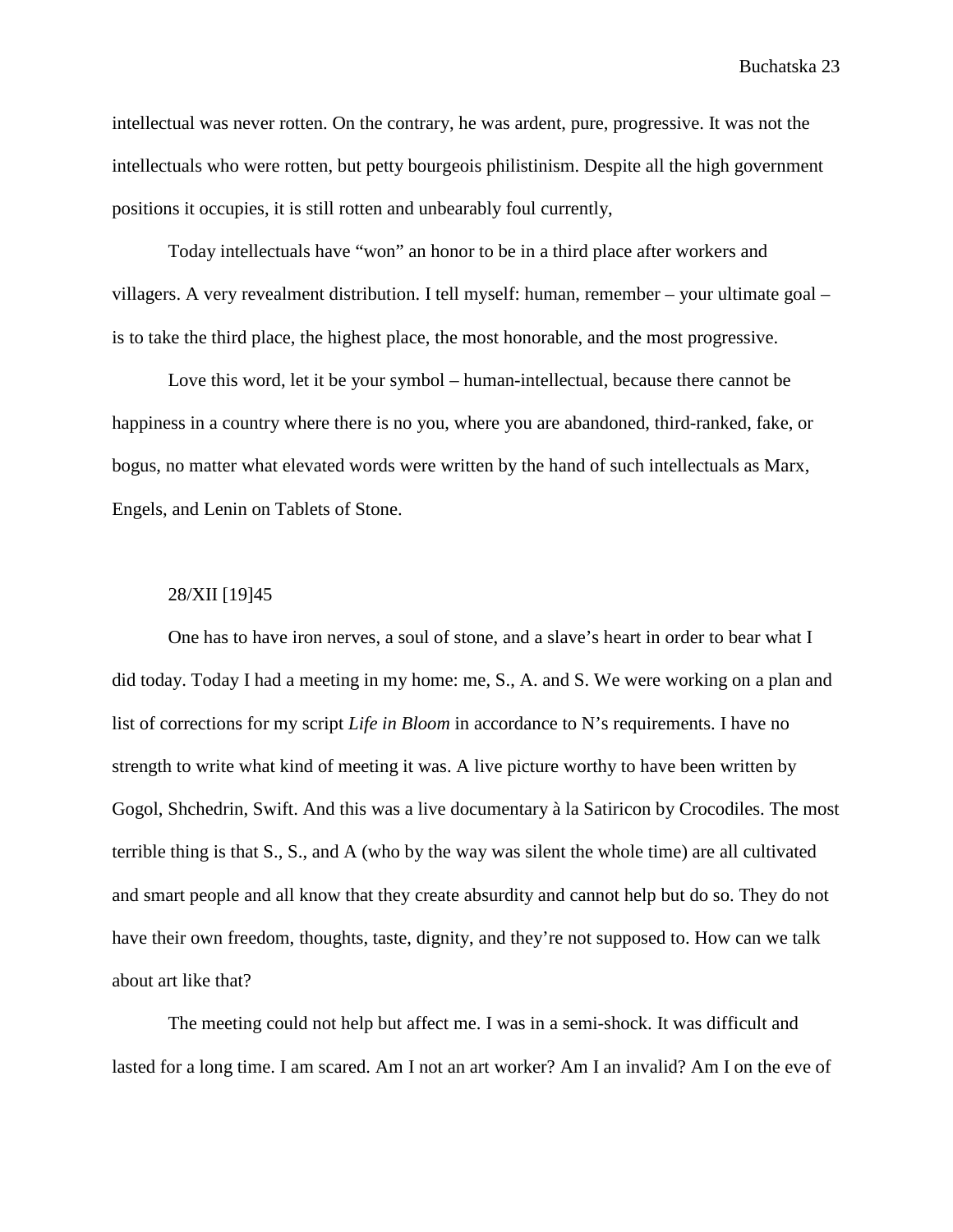death or poor wretched mutilation that no one needs? Am I the odd one out? In this wolfish reign of cinema-monsters?

#### 1/1 [19]46

All of my writings contain scenes of farewell. Men bid farewell to their wives, sons – to their parents. Farewell and cry or, having waved their hand, suppress sobbing, looking around at their home as if for the last time. There is, one should think, something deeply national in this artistic motif. Something is stipulated by the historical past of the people. Farewell songs… Separation is our step-mother. It settled in our home long ago, and, apparently, no one could ever expel, smother, or steal it.

The main motif of our folk songs is sorrow. The motif of separation.

I am writing, separated from my people, my mother, my everything, my father's grave, with everything-everything that I loved in this world more than ever, which I served, in which I rejoiced.

As if I prophesied the misfortune in my works. Goodbye, Ukraine. Goodbye, my native dear motherland. I will die soon. When dying, I will ask to cut my heart out of my chest and at least bring it and bury somewhere in your bosom, under your sky. Take it. It prayed to you all the time, but without cursing any foreign lands.

#### 16/II [19]46

I am writing a book. I will send it to you in three years. If I do not finish it, if I lose everything because of one mistake of my heart and die here because of sorrow in heavy solitude,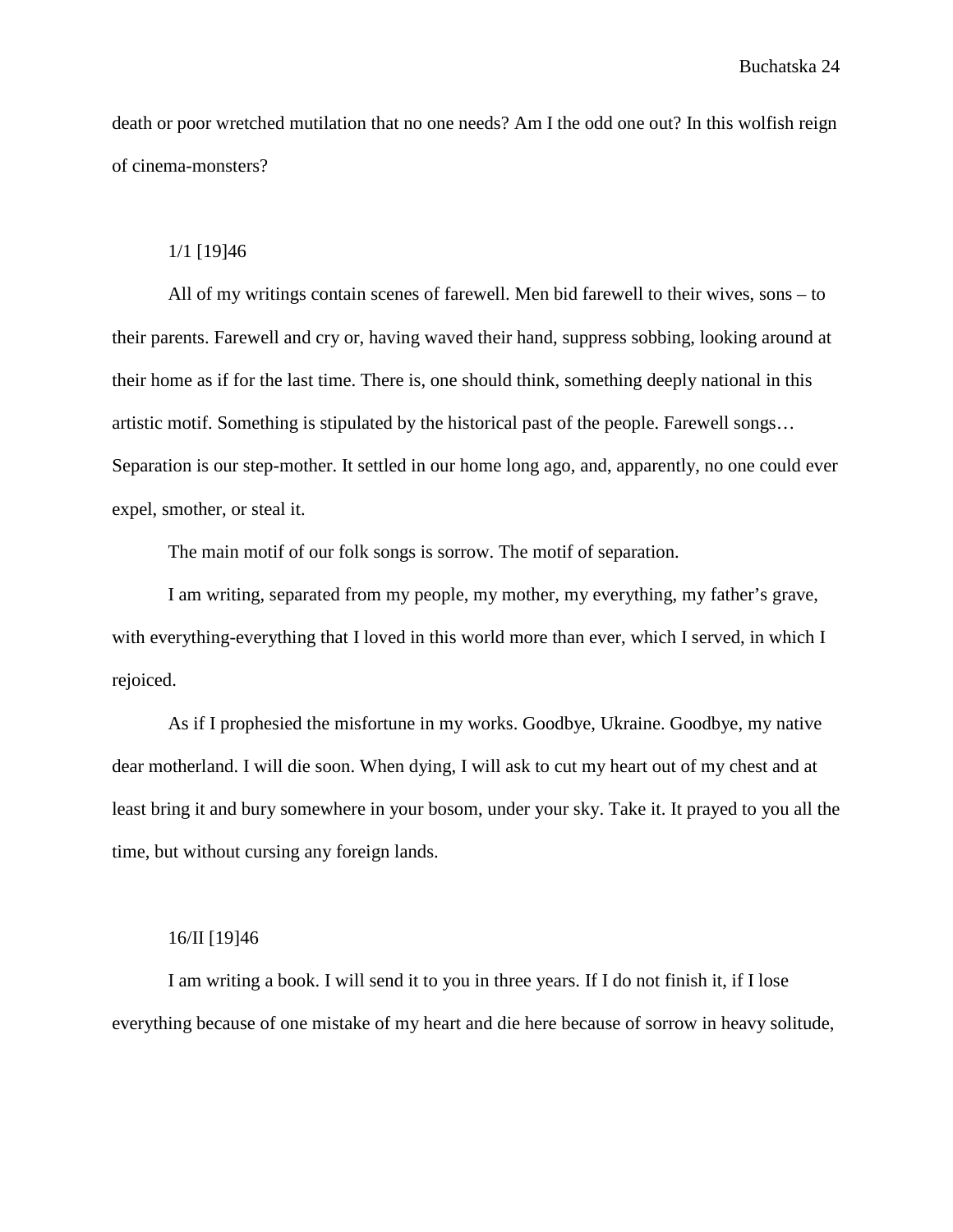I ask you for only one thing – let one take my heart from my chest and bury it on my bloodstained native land, in Ukraine, on a Ukrainian land.

Can love of one's homeland be excessive? No. There is no such love. And mine was not like that, although I died because of it.

The only purpose of my difficult life was to glorify the Soviet people through art,  $-$  a purpose sent to me by destiny and mother and father.

There was no place for me on a victorious banquet of the people. I was exiled from my homeland by the big people, who are being small in their bigness.

Lord, help me.

12/IV [19]46

I saw a dream.

Golden rye in the field, wherever the eyes look. And the sky so blue and so colorful which never ever happens in the world. And when it does happen, and when it seems to be, then only in extraordinary times. There was the sky and steppe of Ukraine.

And in the foreground amidst the rye, three young beautiful women were standing with sickles. They were standing, wearing clothes that are no longer worn.

And they were crying. Silently.

Sky, rye, girls' beauty, sun, and the burning tears of the three unrealized women.

And there was not even a cry. There was unspeakable silent yearning and sorrow. Tears were not rolling down. They froze in the eyes.

Where are you?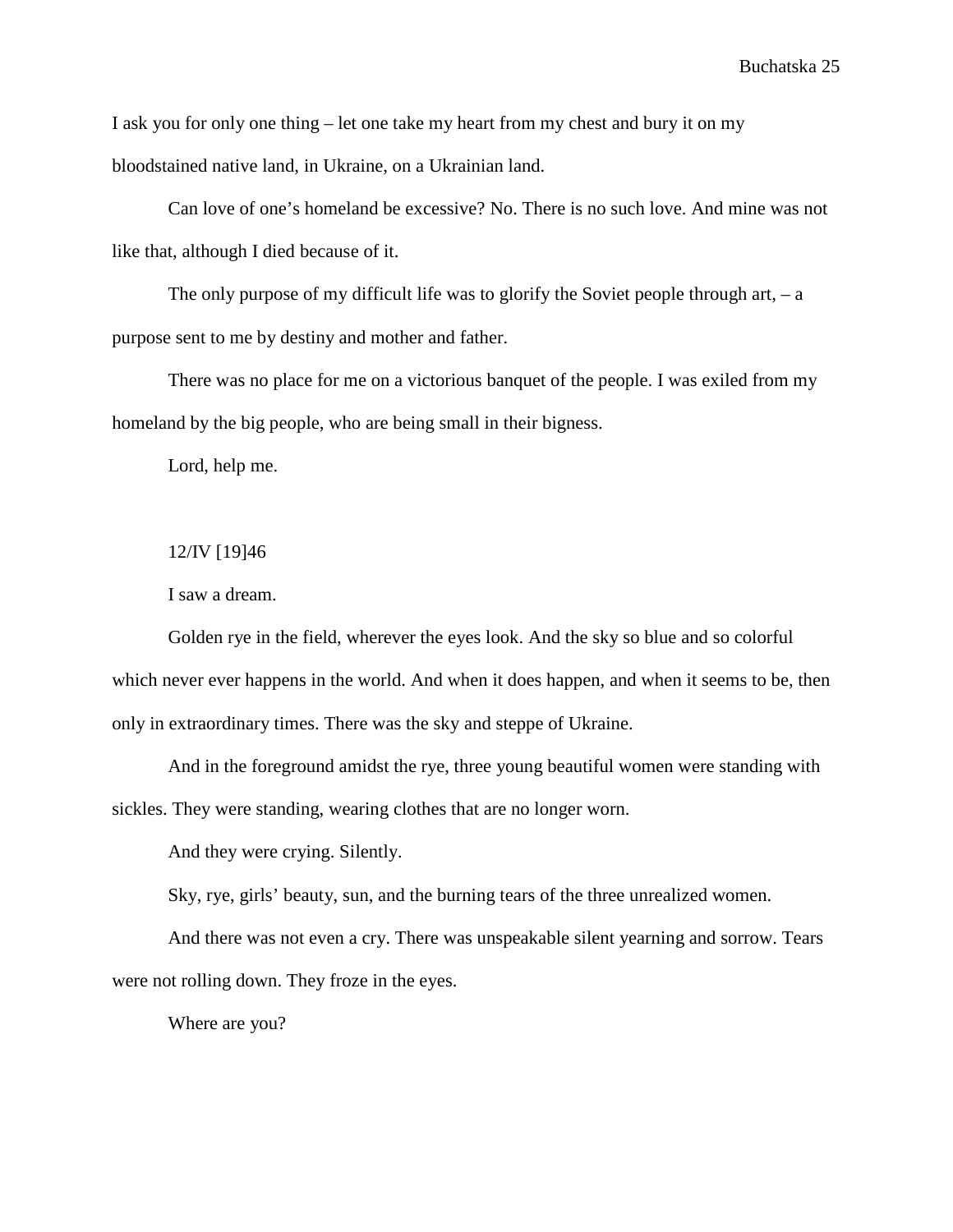## 29/II [19]47

Blessed be this day!

Today happiness popped into my window.

I have invented the victory of warm over cold, life over death. After Lenin's death in Spring: inundation, icefall, inundation, flowers blooming, roots growing, inundation, views of gardens in blossom, incredible celebrations in the sky, spring clouds, nice streams of blossoms, migrating birds in the sky.

The anthem of life,

Music,

And Michurin<sup>[18](#page-27-0)</sup> conducts it all, inspired and happy.

Joy is blooming in the artist's soul. His own youth and love passes along the recollection of spring.

And certainly the first spring anthem. Let it merge with music in the heart…

## 25/XI [19]48

 $\overline{a}$ 

// He was not a person of art. Everything about him: pace, manners, boring silly face and the same boring voice, – everything seemed to be contradicting his position.

When you talked to him for ten minutes, you started feeling that you were becoming stupid.

He looked like a huge piano for some reason with only three keys playing. Others were tapping commands.

<span id="page-27-0"></span><sup>&</sup>lt;sup>18</sup> The main character of Dovzhenko's movie *Michurin*, a biologist and a breeder who produced new types of crop plants.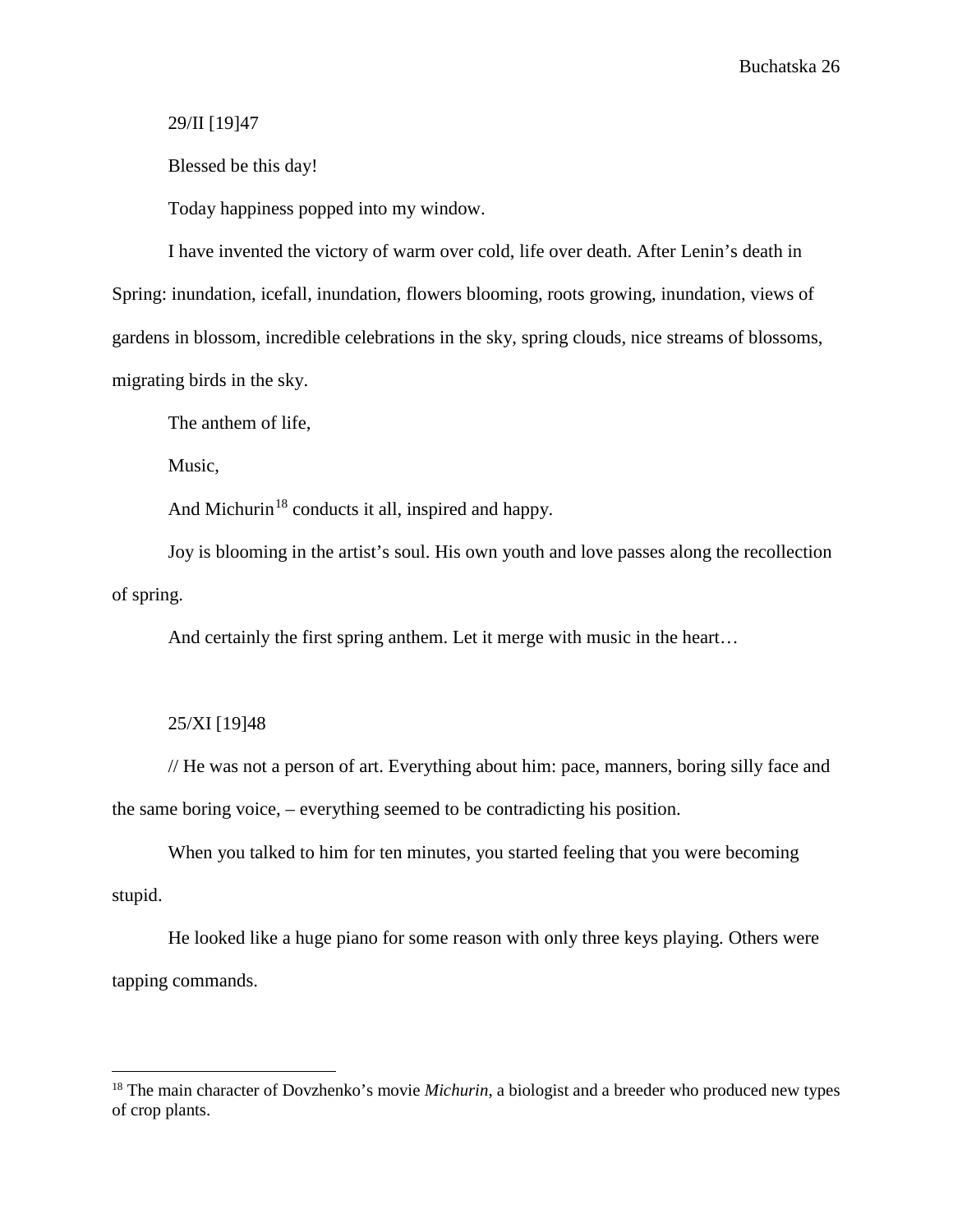Any minute of his life till the end was ousted by the following minute. There is no experience, no manners, no opportunity of ordinary deduction. //

#### 30/X [19]49

Today there is a holiday in Ukraine… The reunion of the lands. Dreams of long centuries of my folk, mine and my youth came true.

All the working people are celebrating. Only I, as if cursed by everyone, and by everyone forgotten and hated by some, alone, it seems to be, in this whole world, am sitting an crying in solitude.

What infernal punishment was invented for me!

A cold, long, and silent death. As if I did not exist. As though I neither lived, nor worked, nor created anything. And did not love my native land and [as if] an exiled pardoned dog [I] lived, carrying a broken ill heart.

Everything hurts inside of me. As if there is no spot alive. Nothing makes me happy. I am buried in the worst way, and no one needs me… Who cursed me? Father? Mother? Neighbors? Enemies? For what? For my love and that dream, which came true and everyone is celebrating today in Ukraine.

Oh, my native land, my mother, and my sorrow. At least accept me dead.

It is so difficult to live for me.

(Only three days are left till the end of my script. Will I be able to withstand? Everything ripped inside of me hurts)…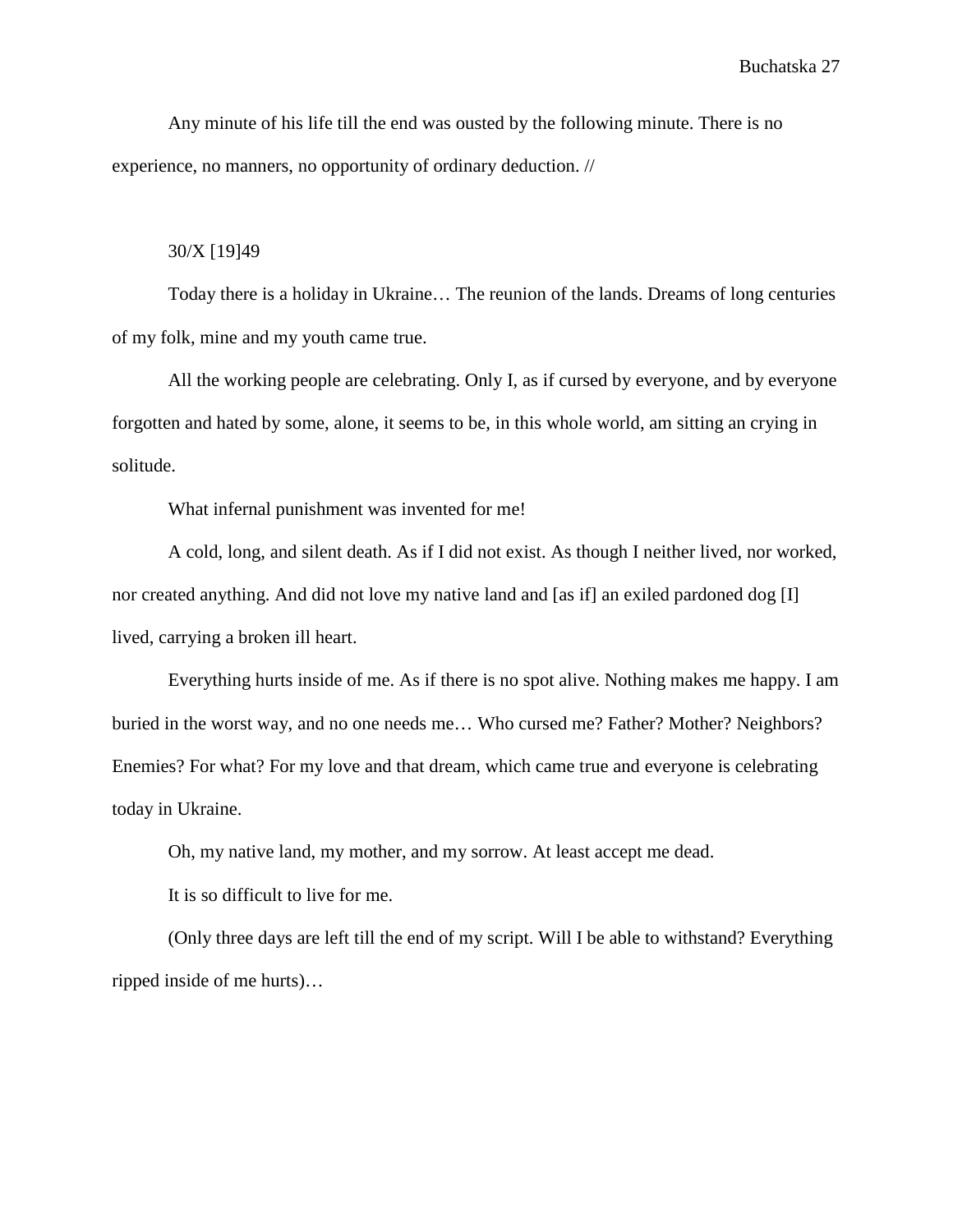13/IX [19]52

To write a whole plot line about boys' "immoral" treatment of girls. For ten pregnant women in a maternity house eight bastards. To learn the most interesting cases, stories, dramas.

To oppose them a nice married couple in love, happiness, children.

We have many more girls than boys. And girls are in woe. It is a terrible general misfortune.

To dedicate a whole separate chapter and a lot of attention to girls. There is so much to be said about them.

To recollect a girl who does not get married, because only unattractive men ask her to get married.

A lot of beautiful girls and boys caught my eye here.

#### *The Poet of People*

 $\overline{a}$ 

At a large meeting, a plenum session, a poet  $R^{19}$ , was scolded.

Young authoritative people who were scolding and dishonoring him believed it was their sacred duty and a career exploit to scold and dishonor the old national poet. The poet was not forgiven anything, not a single wordly mistake. The drama of his life that spoiled it all happened at the times when the authorities were either walking without pants or pooping into diapers, [this] drama was in a particularly menacing and passionate way recollected as an unforgivable, unforgettable, and vile offense of the poet who deserves eternal punishment, contempt, and revenge. So that not even his party affiliation, not his talent, not one third of a century of his

<span id="page-29-0"></span> $19$  Probably Maksym Rylskiy, a Soviet Ukrainian poet, translator, linguist, and a public figure.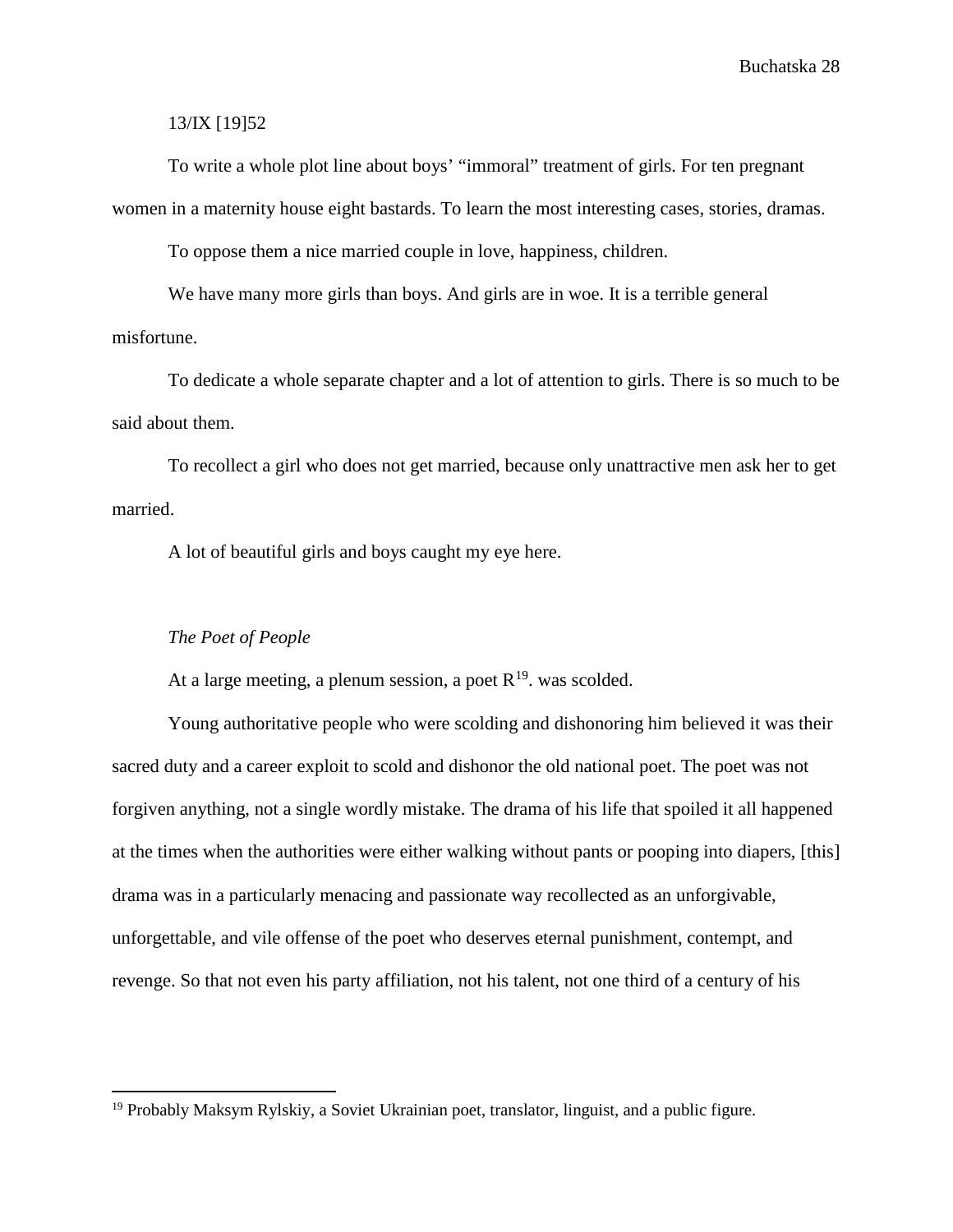artistic work, not gray hair, not an enormous work for people, for party, for communism will shield neither his shame, nor crime, and neither their vigilance, nor intransigence.

Even the unfathomable spiritual kindness of a poet was deemed to be unprincipled behavior and a disguise.

At this very time, the poet was sitting one floor below in the buffet and silently drinking something alcoholic. He was in everything like his people.

– Poet! Hurry up upstairs! There is a grandiose speech about you. N. himself is criticizing you. Quickly!

The poet sat a little more, leaning above the glass. What he was thinking about is unknown. Then he went upstairs upon hearing the mandatory applause.

The poet went upstairs… Upstairs in a respectful surrounding of all those, who needed to be, was a powerful formidable preacher himself.

"His eyes sparkle. He has a terrible appearance. His movements are fast. He is beautiful. He looks entirely as god's thunderstorm" [translated from Russian].

Coming up to "god's thunderstorm", the poet politely bowed and while shaking his hand said, in order for the "thunderstorm" not to think he didn't hear it, said:

– My congratulations! The speech was epoch-making. And so convincing in its form and content. I agree with every word.

– What do you think, is it not true? One should be candid in such cases, despite… – said the "thunderstorm".

– I absolutely agree. I did not even expect such a thing from you. I am fascinated.

– Do not show off that much, – the speaker sternly frowned and a menacing shine appeared in his eyes. – You should cry and not make miserable attempts to joke.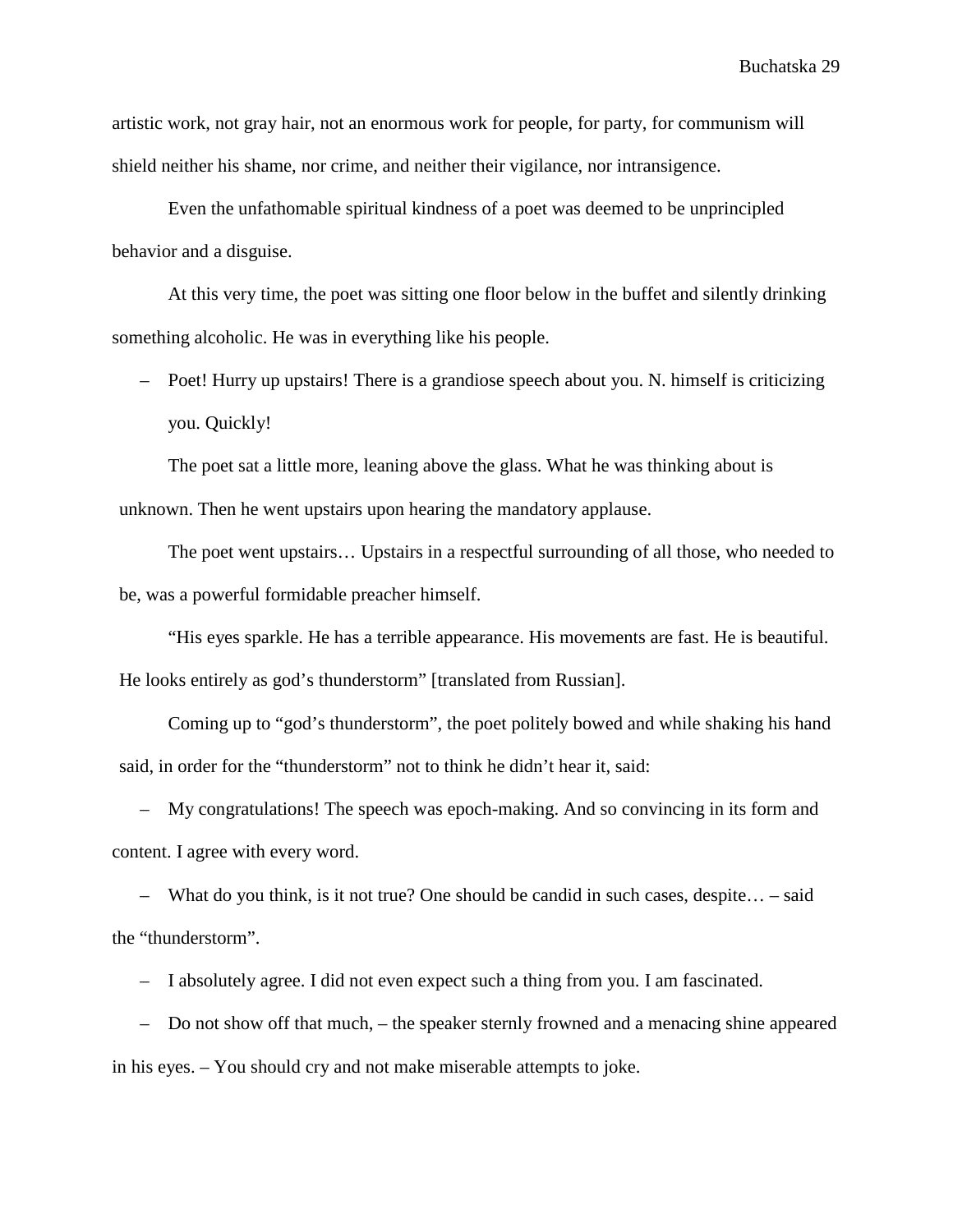– I am so thankful for your gracious advice. Indeed, I'd better go home and cry, – said the poet. Stay healthy and happy. I wish you all the best. Only two words as a farewell: you have come and will leave, while I stay…

The poet turned around and slowly went downstairs. His back was bent because of the heavy burden, his head grey, as if all the fire had burnt in it and only the ashes were left. At night at home he made a beautiful and pure-as-a-stream poem for his and other people about communism overcoming and prevailing in the whole world, despite all the dark powers who stand in its victorious way, and there will be brotherhood, love, and compassion in the world.

The most powerful machine of the epoch – the earth mover – has an absolutely unoriginal and ineffective appearance. With the help of this machine we will transform the Earth. All things that were dreamed of in fairytales or dreams can become the reality of our days. This is what the dredger is. And nothing showy. This is not a machine, this is a whole image.

## 21/X [19]52

When I am lucky enough to write a script in good health and if I do not lose my ability to work, I will create my movie in the Kyiv studio. I am coming back to Ukraine and will create among my people. I cannot write any more without them.

No matter how difficult it would be. No matter how I will suffer in Kyiv, I must, gather all the strength and not pay attention to those people who hate me, but to create for my people and pray to my people, while striving for the greater good – to build communism and live for the sake of the picture of great construction on Dnipro and in the steppes of Ukraine.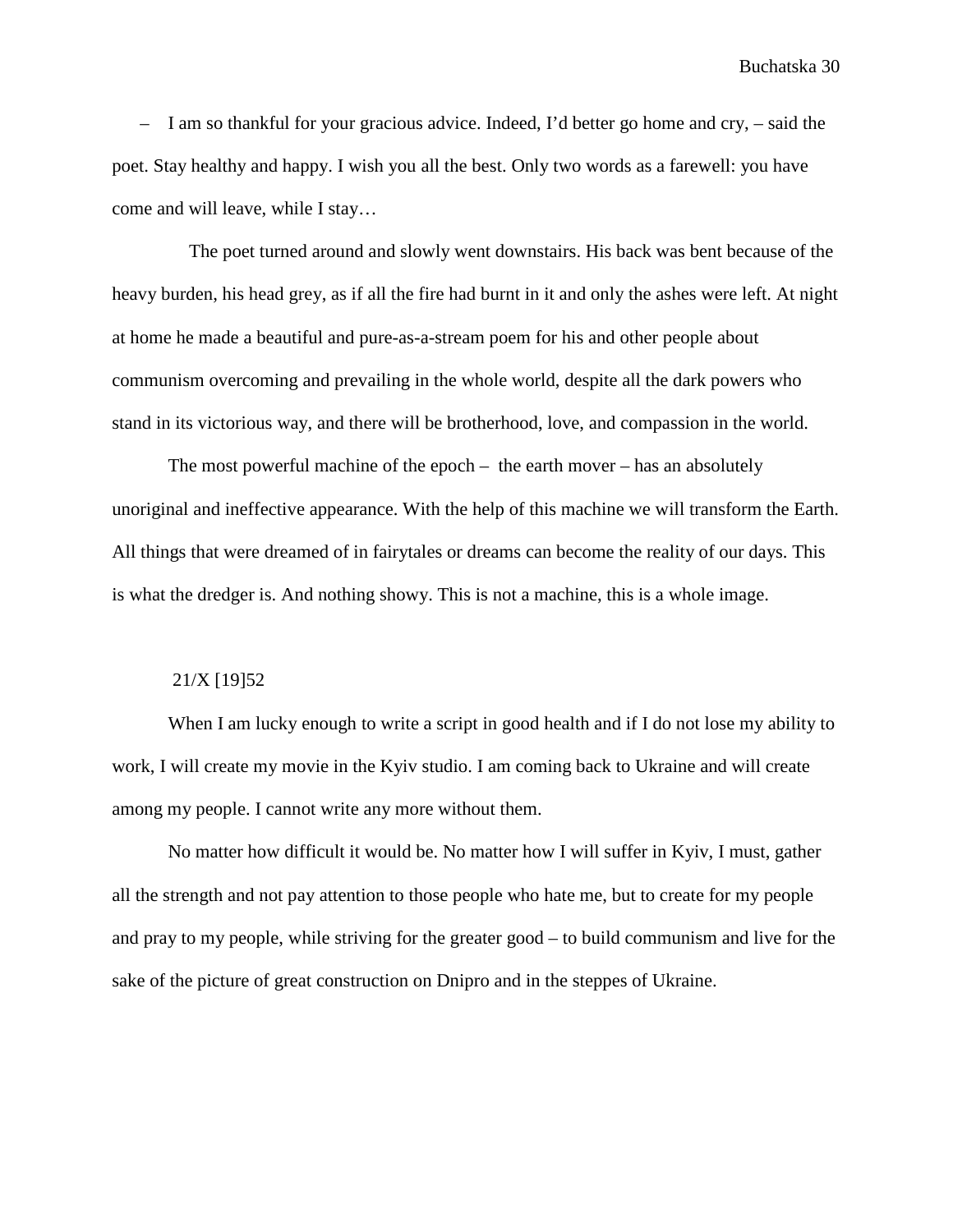## 24/X [19]52

I am returning from the pharmacy. On my way to the Administration of Dniprobud<sup>[20](#page-32-0)</sup> there are two young women. Simple workers. One of them has a baby, wrapped up in a white bedsheet. She is swinging the baby in her hands and is rhythmically swinging herself, happily smiling to her baby. And I, passing by in fifteen steps and seeing them only for 5 seconds, become so happy.

Then on a road a dump truck stopped. Another young working woman with a pure friendly face nodded to a driver. He stopped a car. She sits into a cabin, smiling at a driver – apparently, her friend – and I have tears of joy in my eyes. Why?

To Life. To its simple, allegedly ordinary phenomena of beauty, humanity, and tenderness…

## 25/IX [19]54

Today for some reason I recalled Charlie Chaplin's performance in press or in his speech according to Andriy Malyshko.

Chaplin stated that up till now the Slavdom has given to the world in cinematography only one artist – thinker and poet. He named me, after which, obviously, the Ukrainian part of the Soviet delegation ill at ease lowered their eyes, not knowing how to react…

## 23/X [19]54

 $\overline{a}$ 

<span id="page-32-0"></span> $20$  One of the largest construction companies of the Soviet Union, which specialized in industrial construction and construction of hydroelectric power stations.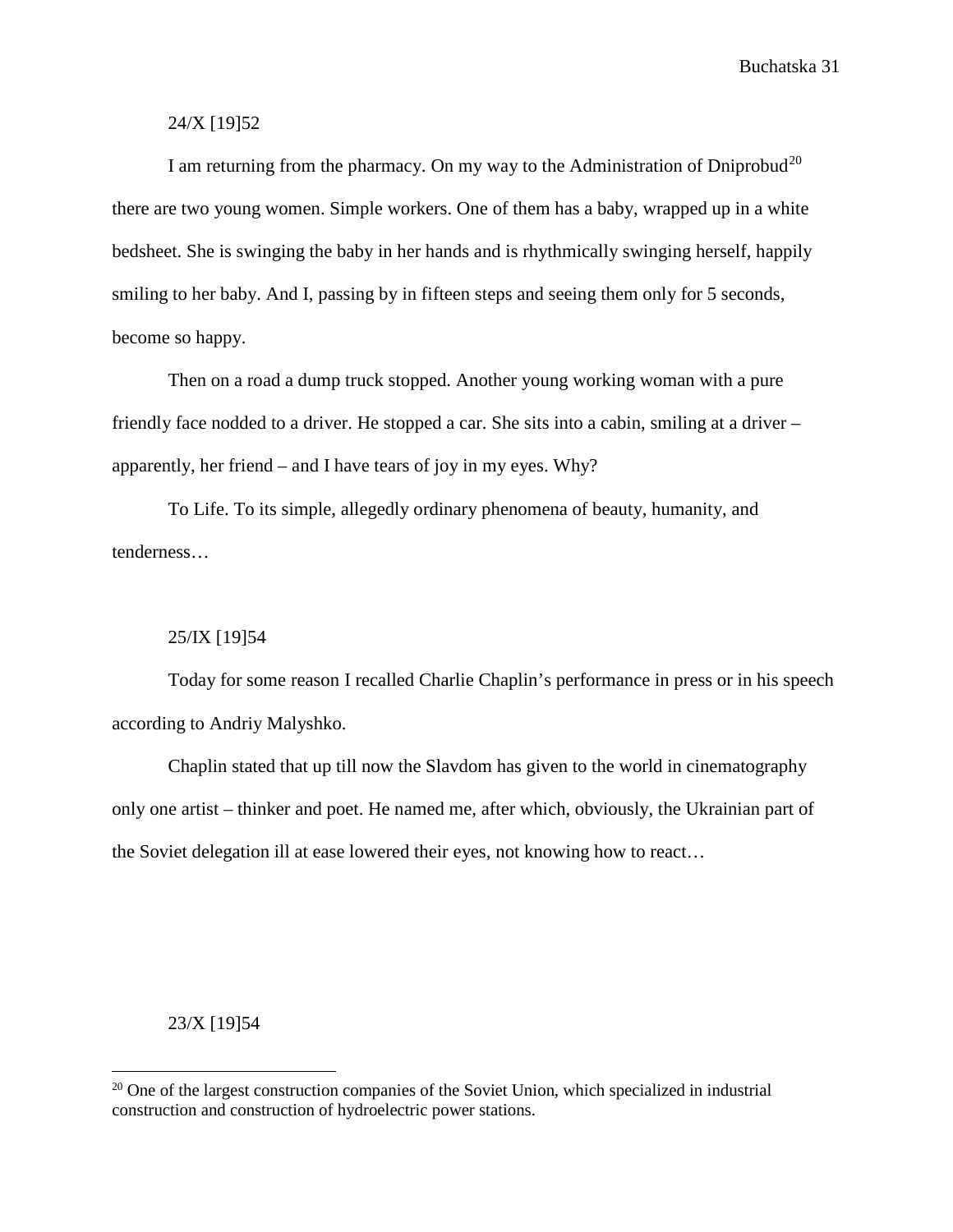Different…Yes! I came in to Petro Ivanovych's office. How many years since I have seen him! A cultivated person, plenty of charm. We have things reminisce about. In a word – a meeting of almost close friends. Elevated conversations, politically directed towards the summits of communism. Petro Ivanovych has advanced, greatly advanced! Here is how he has risen! And of course, the experience of a managerial position, appearance, voice, smile, and something elevated and nice, leader-like on his face…

But here is a call from the secretary. A short conversation. Petro Ivanovych has to see someone. Some subordinate will come in now. How do I know this? I see: Petro Ivanovych, imperceptibly to himself and me, because of a habit, has become a different person… A visitor comes in… A conversation between a visitor and a strict stiff management is short. Gloomy management, heavy callousness and insensitivity of this nicest Petro Ivanovych. Talking some sense into the visitor, apparently a smart and miserable person.

He leaves, depressed, with a stern look directed at him.

The chair turns towards me and in front of me there is again the lyrical admirer of jokes, a little bit a skeptic, etc., etc., etc.

Nice Petro Ivanovych:

– Oh yes! So I have just come back home…

I think: God, where is this artistry coming from? Oh, an empty vessel… You are untouchable, impervious, and streamlined. You are omnipotent. How old are you? No one can count. You are as old as this world… Are you a stain of capitalism? Or were you such a son of a bitch during feudalism? And will you remain so in the time of communism? Oh, you will, you beast!

26/X [19]54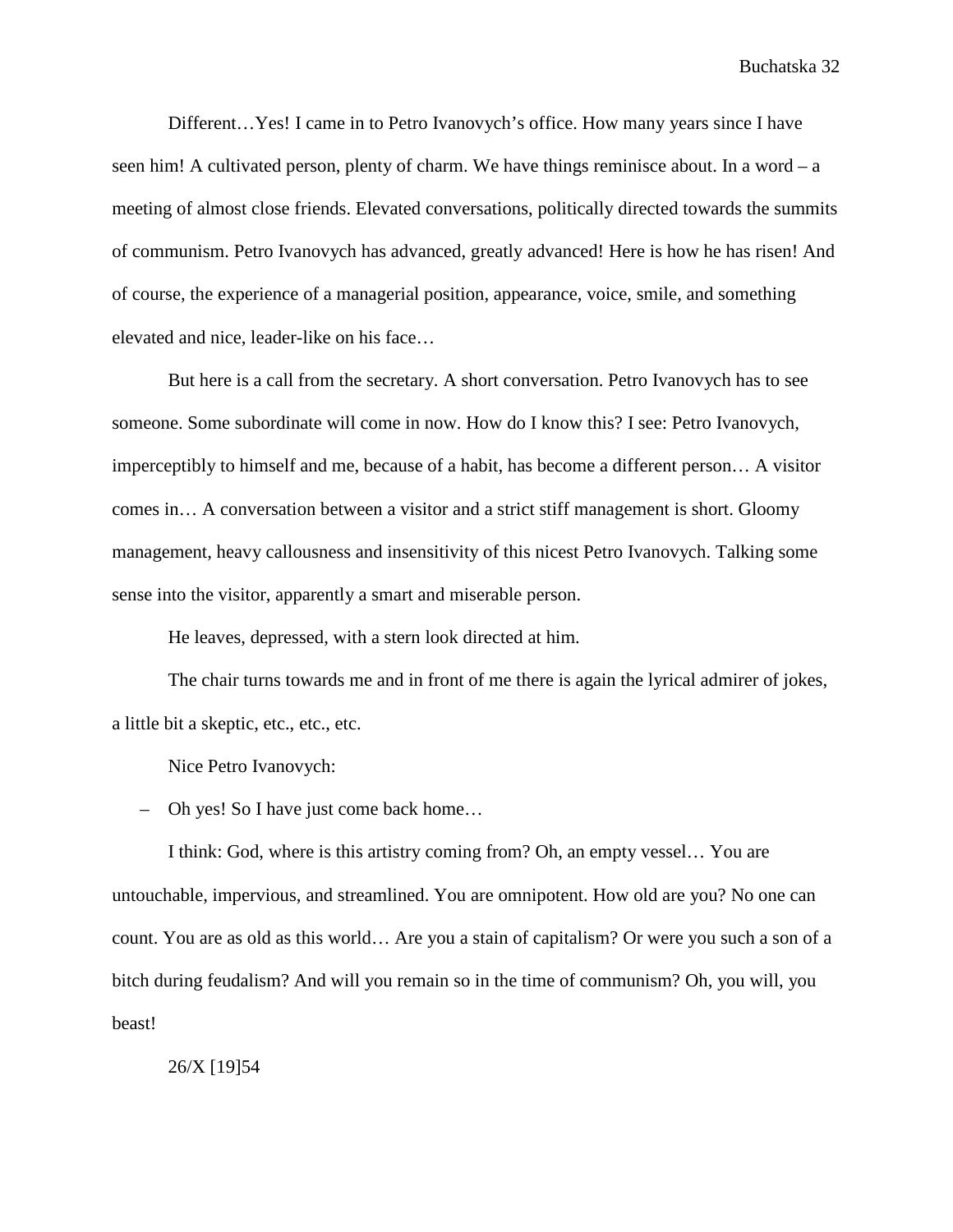… Do not even say there is no conflict. There is a conflict. Yesterday in the evening I was sitting with A. for a long time. We talked about different topics and did not notice how two hours flew by. As always, I liked this person. That is why I was satisfied with my conversation with him.

– Tell me, what could you freely and let's say with impunity not do in Kakhovka for all these four years? [obscure in original]

– What do you mean? – A. raised his mighty head and barely squinted his eyes. He, apparently, was tired.

– I mean, could you not pave the streets, not plant trees, and not build the House of Culture?..

– Oh my God! – complicated intonations of amazement sounded in A.'s voice because of the naivety of my question, laughter, and bitterness.

– I am not supposed to do any of this. Are these all my crimes? Buildings, theater, asphalt, landscaping, architecture, everything that attracts you here, that pleases human eyes, that gives a feeling of a new well-maintained city, – is a continuous reproach to me. Everything presents to me, "What have you done here? Who are you? A hydropower engineer or an architect?"

A. started telling me the whole story of the creation of the town – this is striking.

This is the material on which to base a play, a novel, about the birth of the town which townsfolk already like and are proud of, and for which the builder gets reproaches from highranking swine.

– What have you built here? Who gave you permission? Have you seen in K…? How does Ivanov-Petrov-Baranov work there? He built simple barracks, triple bunk beds for one hundredone hundred and twenty-five people in one barrack and that is all! And they're all working! And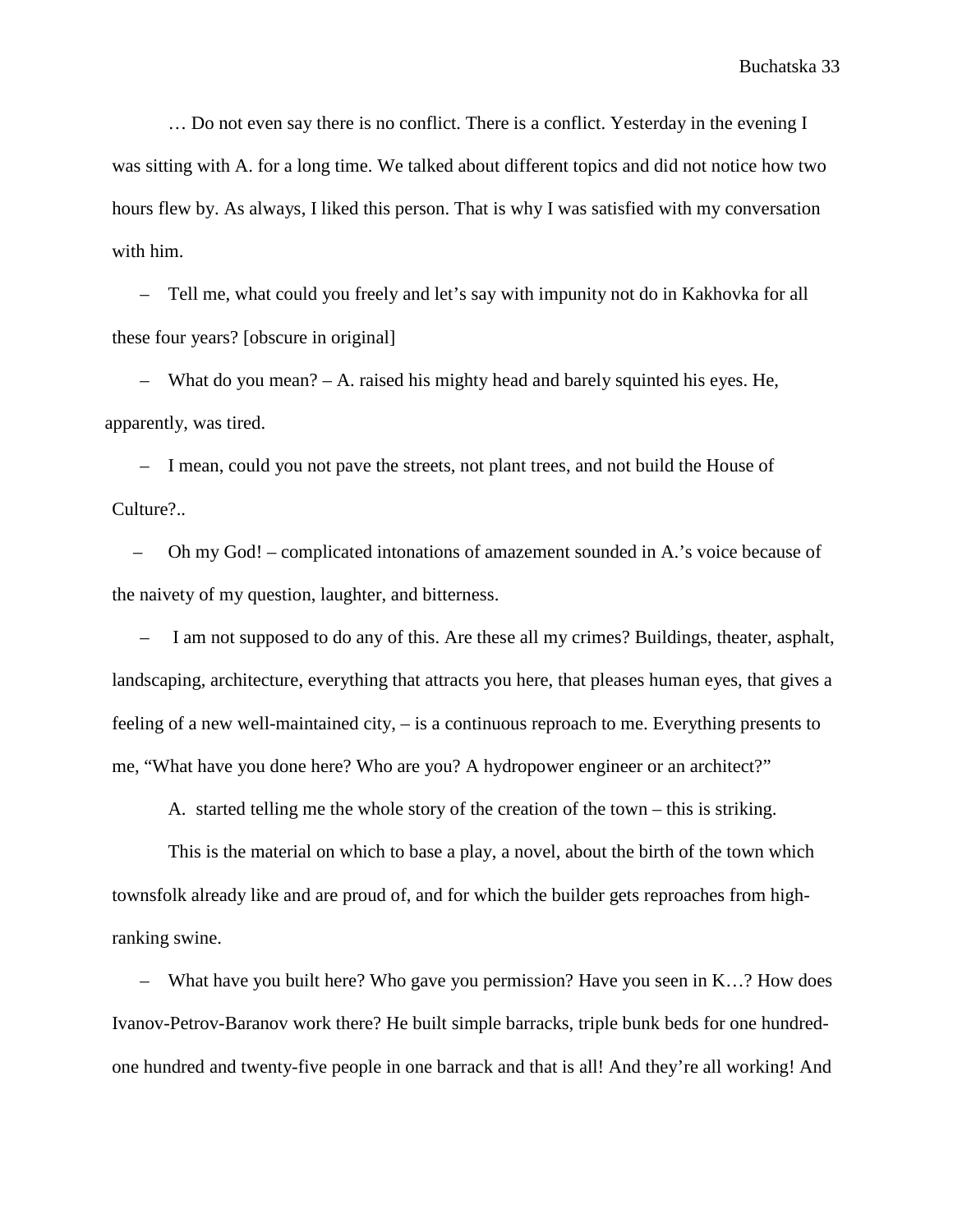what did you think? That they're not working? They're working! Here you go. And you, here and there two-storied bathhouses and brick two-storied apartments and asphalt… this is what you waste money on?... And so on and so forth, extremely wild. And who do you think said so? The deputy minister.

I was stupefied.

– And how did you hold on? – A. brooded over it. – The Ukrainian government supported me. Yes, yes, they all supported me, and the Ukrainian Central Committee. Here the understanding of things is completely different…

And, actually, that's all…

*According to current inhabitants of Nova Kakhovka, they are very proud of their House of Culture that was built in 1953 and remains the only House of Culture in their town. In 2012, the townsfolk built a monument of Oleksandr Dovzhenko.* 

## 7/X [19]56

Colonel K. was telling me a real-life story about his friend. The plot is worthy of Shakespeare. During his flight the best commander of the unit died. In front of his fighting comrades he kills one by one three infantry fighting vehicles, goes ramming, hits the fourth car, and burns himself, falling like a fireball into enemy territory. His memory was honored with solemn words. He was posthumously awarded the title of the Hero of the Soviet Union…

The World War ended. It turned out that he fell into enemy's land alive, half-burnt, broken. He was cured. And…at home he finds out: he was deprived of the title of Hero and so on and so forth.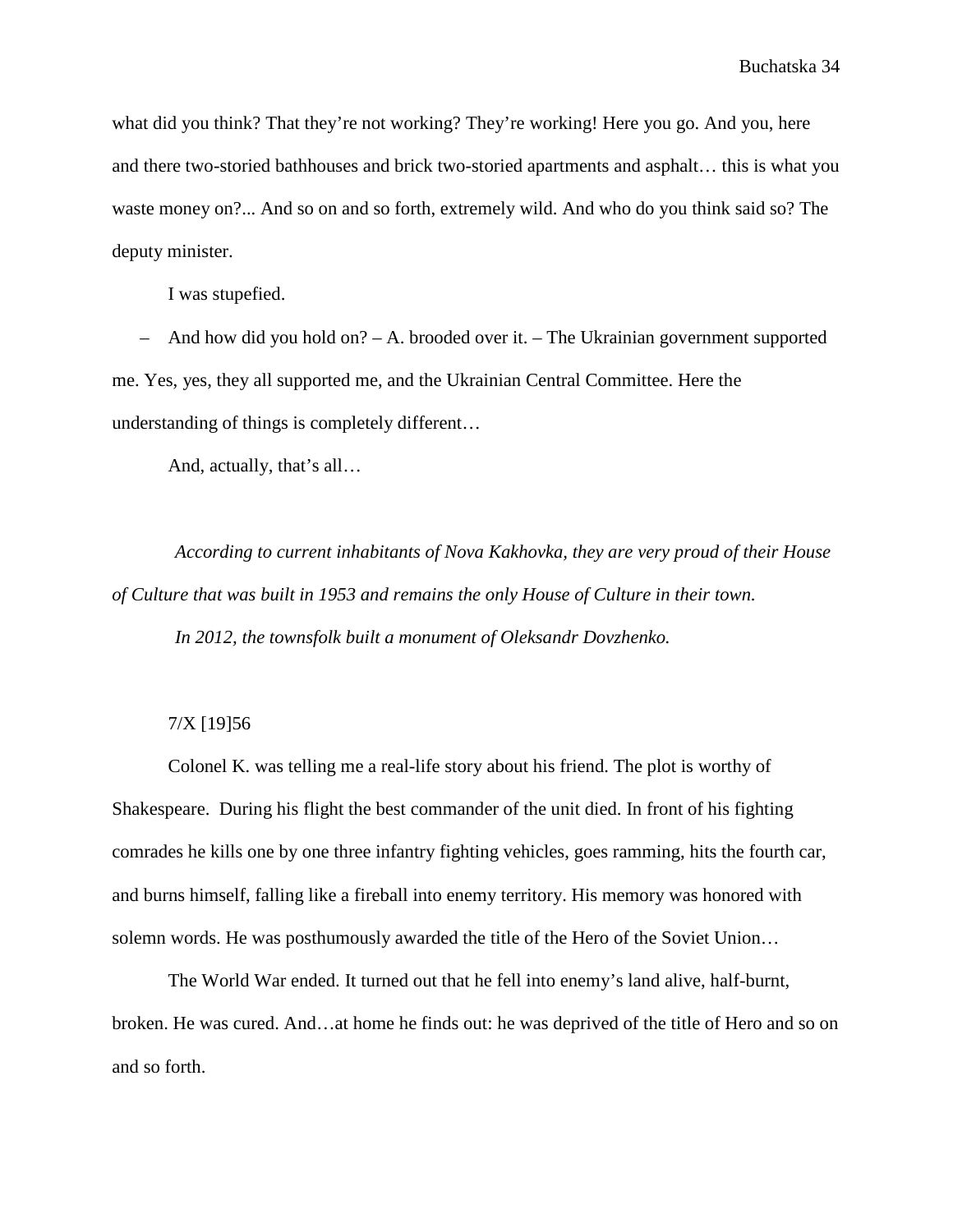– Comrades, why?

– What do you mean why? You were ordered to be awarded the title of the Hero…

– Yes!

– Posthumously. And you are alive.

– So what? Did my exploit become less important because of it?

– The problem is not in the exploit. There was an order – posthumously. And if you are

alive, it means you do not correspond with the form of the order. So…

 $-$  What  $-$  so?

– So you are no Hero. In order to be a Hero we have to introduce everything from the very beginning, but what are the grounds? Who can testify to your deeds?

- This one and that one.
- But they are all dead…
- So what does it mean, how can it be?
- And so it means that you are alive. Could you, being captured, shoot yourself?
- Hold on… What did you say?
- If you are a hero, how could you surrender yourself into captivity?
- I did not surrender. I fell together with a plane and by a miracle remained alive after

being on fire.

– Yes. But how can you get the proof that it was you who was on fire and your hands could not hold a gun?

Colonel K. was telling me this and I listened to him and was horrified. This was one of the most terrible stories of my era…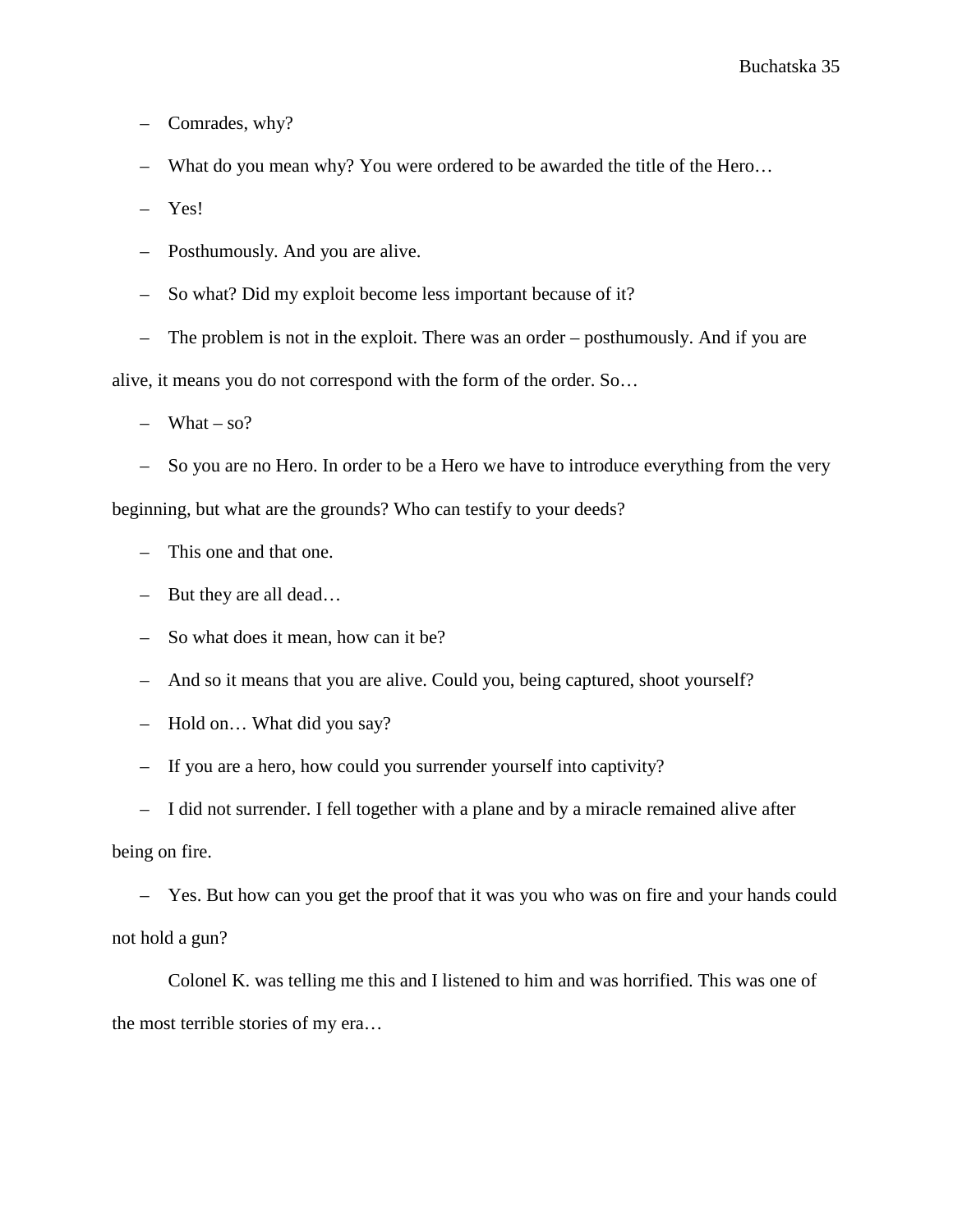## 23/IX [19]45

Blessed be my day! I am getting older. Today I had a dream that there is god in this world. He summoned me and ordered the angels to out-burn from my soul and cut out with firy swords all grief and sorrow of oppression, fear for my Motherland, my family and wife, for me, and for everything that I love. And angels ripped off my bloody skin and threw it into the fire to make me pure. Then by holy will they cut out my talent and gave me a new one. And I became numb, forgetting all the words, letters, and their meanings.

 $-$  I relieve you from the burden of the Word, oh my person,  $-$  he said to me.  $-$  I did not give it to you. You laid hold of it as a child would of fire or a glass of poison. It is a lie nowadays on Earth. Your talent was my mistake, although I am god. Henceforth I release you from the chains forged in letters. Choose another talent. I do not prompt anything. You shall not be mistaken in your choice, otherwise you will be unhappy.

"Give me Music, oh dear god."

"Take it."

And I became a composer. Everything that I knew, felt, and saw with my spiritual sight, – everything became sounds. And I became free. I dissolved into millions of sounds in the greatest transcendental sphere and created for people whom I loved more than anything in the world, truth, all of it, without fear, false, slick, sweet and vile embellishments, without servility, stupidity, or connivance in the stupidity of old ignoramuses and cold-blooded ambitious men, immeasurably dreadful and insatiable, brutal disbelievers and haters of the human being.

What music did I create? Why has this blessed sound spread all over the world? How did it exhilarate and conquer all human souls? What was its meaning, its strength?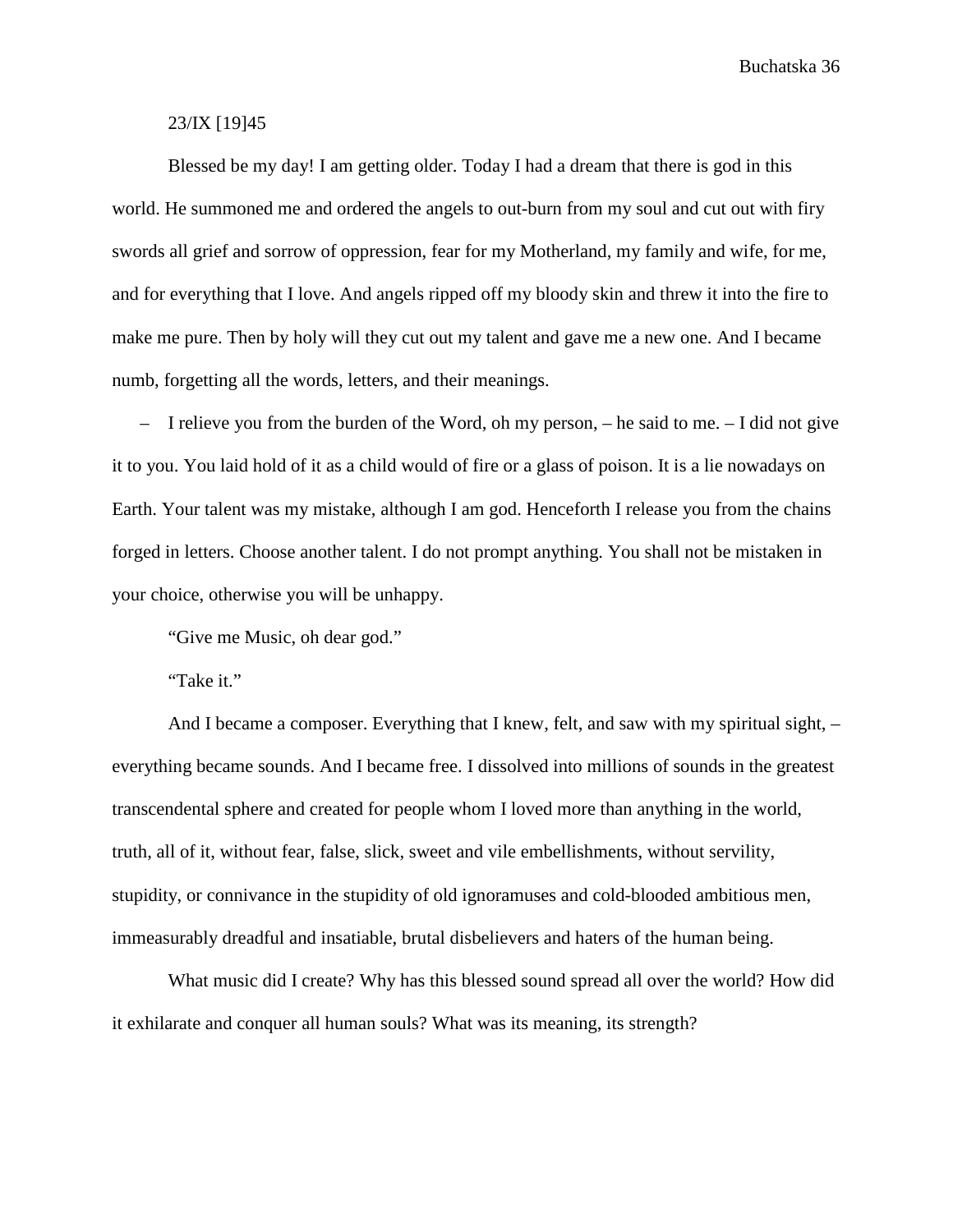*Dovzhenko did not finish his Diary with this entry. The reason it was chosen to be the last one here is so that readers can reflect on what they think of Oleksandr Dovzhenko and his art.* 

## **Works Cited**

Dovzhenko, Oleksandr*. Ukraina v Ohni.* Kyiv: Radianskiy Pysmennyk, 1990.

Nebesio, Bohdan. *Alexander Dovzhenko: A Guide to Published Sources.* Edmonton: Canadian